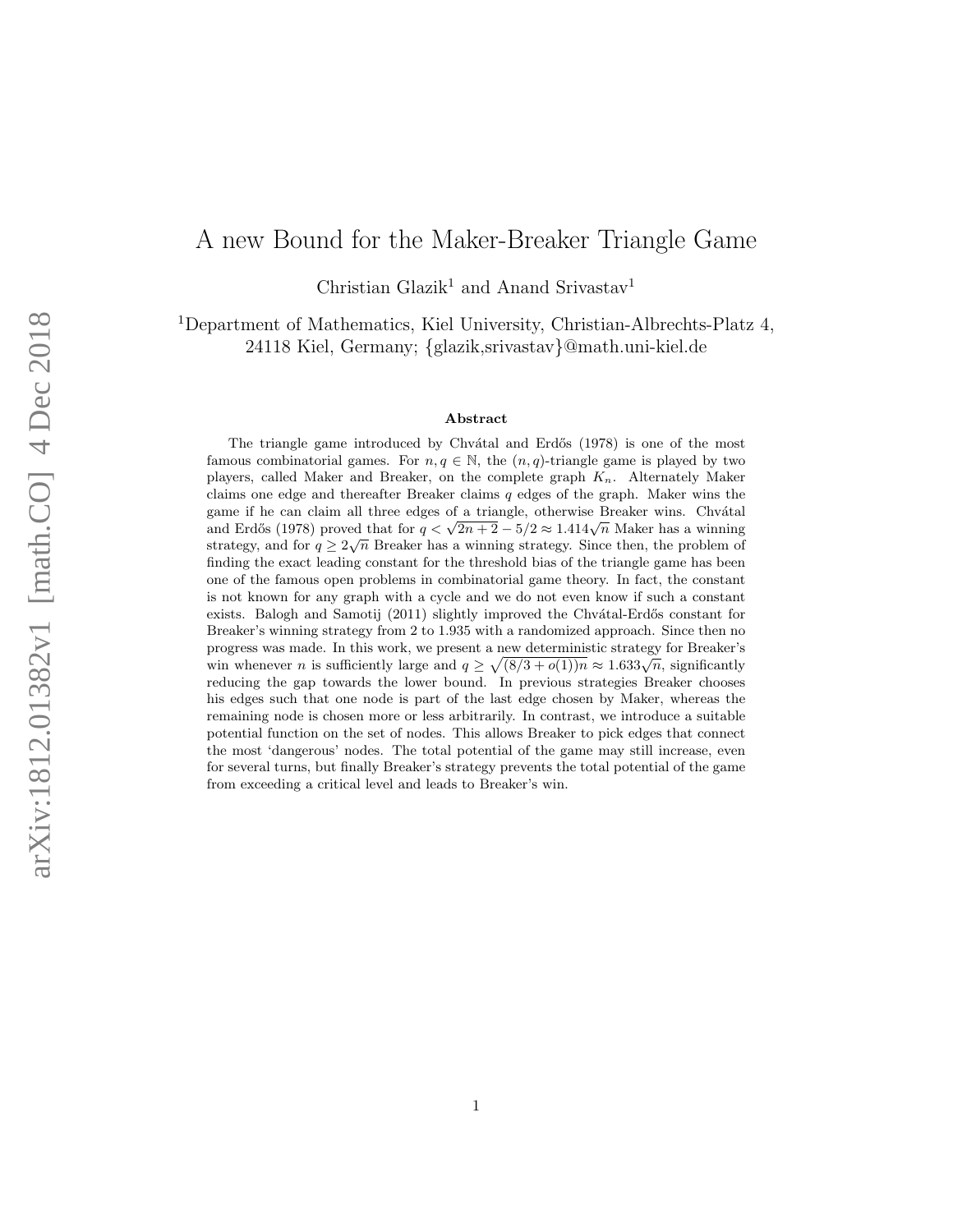### 1 Introduction

For  $n, q \in \mathbb{N}$  the  $(n, q)$ -triangle game is played on the complete graph  $K_n$ . In every turn Maker claims an unclaimed edge from  $K_n$ , followed by Breaker claiming q edges. The game ends when all edges are claimed either by Maker or Breaker. If Maker manages to build a triangle, he wins the game, otherwise Breaker wins. This game is one of the most prominent examples of *Maker-Breaker games*, in which Maker tries to build a certain structure while Breaker tries to prevent this. These are games of perfect information without chance moves, so either Maker or Breaker has a winning strategy, in which case we say the game is Maker's win or Breaker's win, respectively. For more information on Maker-Breaker games we refer to the paper by Krivelevich [\[7\]](#page-16-0).



Figure 1: The (7, 2)-triangle game is a Maker's win. Maker-edges are red, Breaker-edges blue.

### 1.1 Previous work

Maker-Breaker games have been extensively studied by Beck [\[2,](#page-16-1) [3,](#page-16-2) [4\]](#page-16-3), concerning, e.g., games in which Maker tries to build a Hamiltonian cycle, a spanning tree or a big star. Beck [\[3\]](#page-16-2) also presented very general sufficient conditions for Maker's win and Breaker's win. In his work he generalized the Erdős-Selfridge Theorem [\[9\]](#page-17-0), which gives a winning criterion for Breaker for the case  $q = 1$ . A direct application of these criteria to specific games as the triangle game often does not lead to strong results. However, it turned out to be a powerful tool, e.g. Bednarska and Luczak [\[6\]](#page-16-4) used it to prove the following fundamental result: For a fixed graph G consider the  $(G, n, q)$ -game, in which Maker has to build a copy of G. There exist constants  $c_0, C_0$  such that the game is a Maker's win for  $q \leq c_0 n^{1/m(G)}$  and a Breaker's win for  $q \geq C_0 n^{1/m(G)}$ , where  $m(G) := \max \left\{ \frac{e(H)-1}{n(H)-1} \right\}$  $\frac{e(H)-1}{v(H)-1}$ :  $H \subseteq G$ ,  $v(H) \geq 3$ . This result recently was further generalized for hypergraphs by Kusch et al. [\[8\]](#page-16-5). Bednarska and Luczak also conjectured that  $c_0$  and  $C_0$  can be chosen arbitrarily close to each other. Until today this conjecture couldn't be proved or disproved for any fixed graph G that contains a cycle.

The special case of the triangle game was proposed by Chvátal and Erdős [\[5\]](#page-16-6), who The special case of the triangle game was proposed by Chvatal and Erdos [5], who<br>presented a winning strategy for Maker if  $q < \sqrt{2n+2} - 5/2$ , and a winning strategy for presented a winning strategy for Maker if  $q < \sqrt{2n + 2} - 3/2$ , and a winning strategy for<br>Breaker if  $q \ge 2\sqrt{n}$ . Both strategies are rather simple: If  $q < \sqrt{2n + 2} - 5/2$ , Maker can win by fixing a node  $v$  and then simply claiming all his edges incident to  $v$ . At some point of time Breaker will not be able to close all Maker paths of length 2, so Maker can complete such a path to build a triangle. If  $q \geq 2\sqrt{n}$ , Breaker can always close all paths of length 2 created by Maker and at the same time prevent Maker from building a star of size  $q/2$ . To achieve this he first closes all new Maker paths of length 2 and then claims arbitrary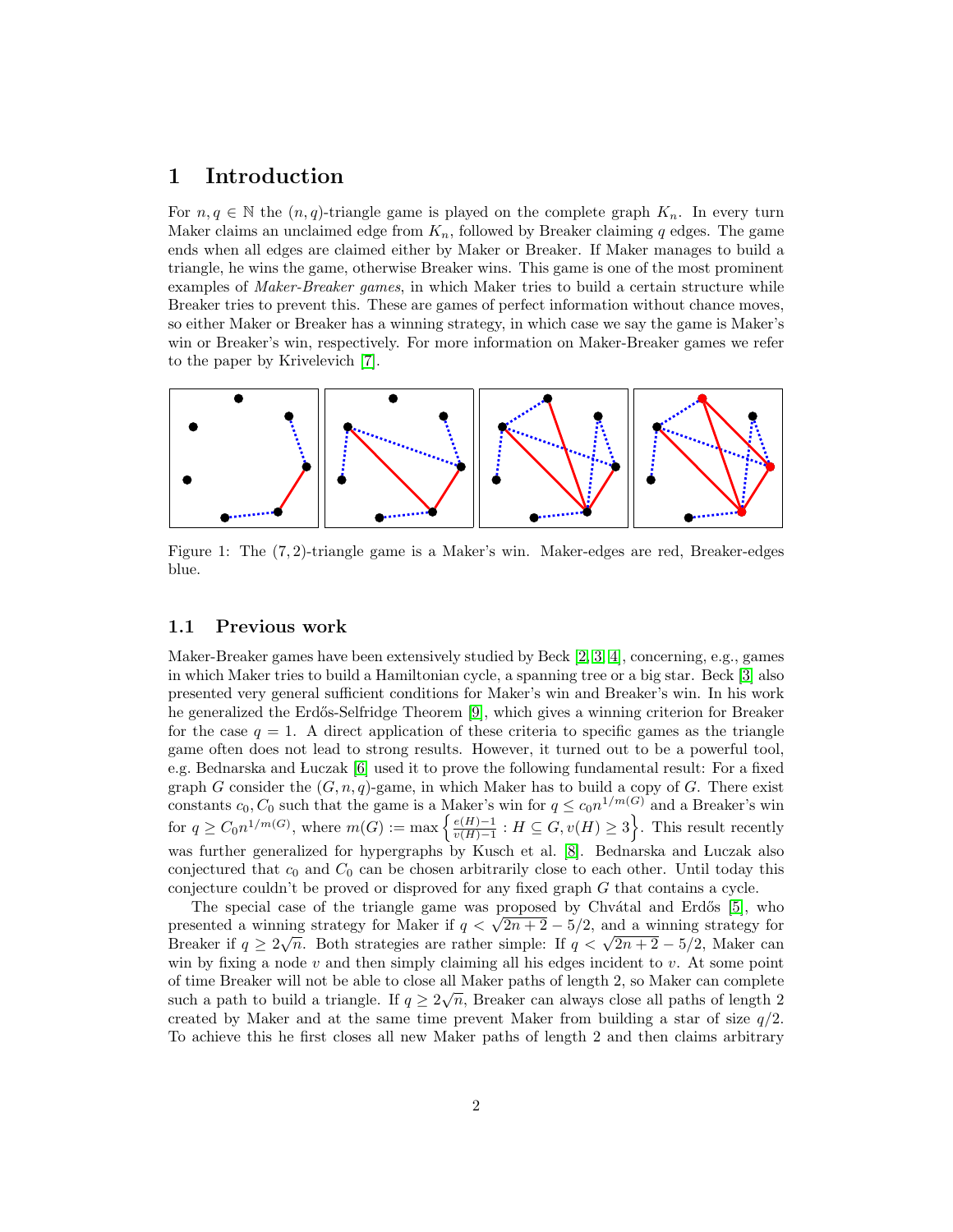edges such that at the end of the turn he claimed exactly  $\sqrt{n}$  edges incident in u and the edges such that at the end of the turn he claimed exactly  $\sqrt{n}$  edges incident in u and<br>remaining  $\sqrt{n}$  edges incident in v, where  $\{u, v\}$  is the edge recently claimed by Maker.

Chvátal and Erdős also asked for the *threshold bias* of this game, i.e., the value  $q_0(n)$ such that the game is Maker's win for  $q \leq q_0(n)$  and Breaker's win for  $q > q_0(n)$ . For such that the game is waker s will for  $q \leq q_0(n)$  and breaker s will for  $q > q_0(n)$ . For<br>the triangle game, the asymptotic order of  $\Theta(\sqrt{n})$  follows directly from the two strategies given above and also occurs as special case of the result by Bednarska and Luczak, but given above and also occurs as special case of the result by Bednarska and Luczak, but<br>the gap between  $\sqrt{2n}$  and  $2\sqrt{n}$  could not be narrowed for many years. In 2011, Balogh and Samotij [\[1\]](#page-16-7) presented a randomized Breaker strategy, improving the lower bound for and samour [1] presented a randomized Breaker<br>Breaker's win to about  $(2 - 1/24)\sqrt{n} \approx 1.958\sqrt{n}$ .

#### 1.2 Our Contribution

In our work we present a new deterministic strategy for Breaker that further improves the In our work we present a new deterministic strategy for Breaker that further improves the recent lower bound for Breaker's win to  $q = \sqrt{(8/3 + o(1))n} \approx 1.633\sqrt{n}$ , assuming *n* to be sufficiently large. The global idea of our strategy is as follows. Instead of claiming arbitrary edges incident in the nodes of the last edge claimed by Maker, as done in the strategy of Chvátal and Erdős, Breaker claims only edges that connect the 'most dangerous' nodes, i.e., nodes that already have many incident Maker edges and rather few Breaker edges. Proceeding this way, Breaker needs fewer edges to prevent Maker from building a q/2-star. For the realization of this idea we use an (efficiently computable) potential function to decide which edges are most dangerous and should be claimed next to prevent Maker from building any triangle or big star. In contrast to Beck [\[3\]](#page-16-2), instead of assigning a potential to every winning set, our potential function is defined directly on the set of nodes. However, the most significantly difference to Beck and other previous potential-based approaches is that our potential function is not necessarily decreasing in every single turn. Some critical turns may occur in which the potential increases, so the challenge is to bound the number and the impact of these critical rounds. This new approach requires plenty of analytic work but turns out to be a more powerful technique than classic potential-based approaches and also might be of interest for other kinds of Maker-Breaker games.

### 2 Breaker's strategy

We start by introducing the potential function which forms the basis for Breaker's strategy. During the game, denote by  $M$  the Maker graph consisting of all edges claimed by Maker so far and let B denote the corresponding Breaker graph. For  $v \in V$  and  $H \in \{M, B\}$  let  $\deg_H(v)$  denote the degree of v in H. For a turn t,  $\deg_{H,t}(v)$  denotes the degree of v in H directly after turn  $t$ .

### <span id="page-2-0"></span>2.1 The potential function

Let  $\epsilon^* > 0$  and  $\beta = \frac{8}{3} + \epsilon^*$ . In this chapter we consider the  $(n, q)$ -Triangle game with  $q = \sqrt{\beta n}$ . As mentioned in the introduction, for  $\beta \geq 4$  there exist known winning strategies for Maker, so we will assume  $\beta \leq 4$  if necessary. Fix  $\delta \in (0, 1 - \frac{8}{3\beta})$ .

<span id="page-2-1"></span>**Definition 1.** For every  $v \in V$  define the balance of v as

$$
bal(v) := \frac{8(n - \deg_B(v))}{q^2(1 - \delta)(3 + \delta) - 4\deg_M(v)(2q - \deg_M(v))}.
$$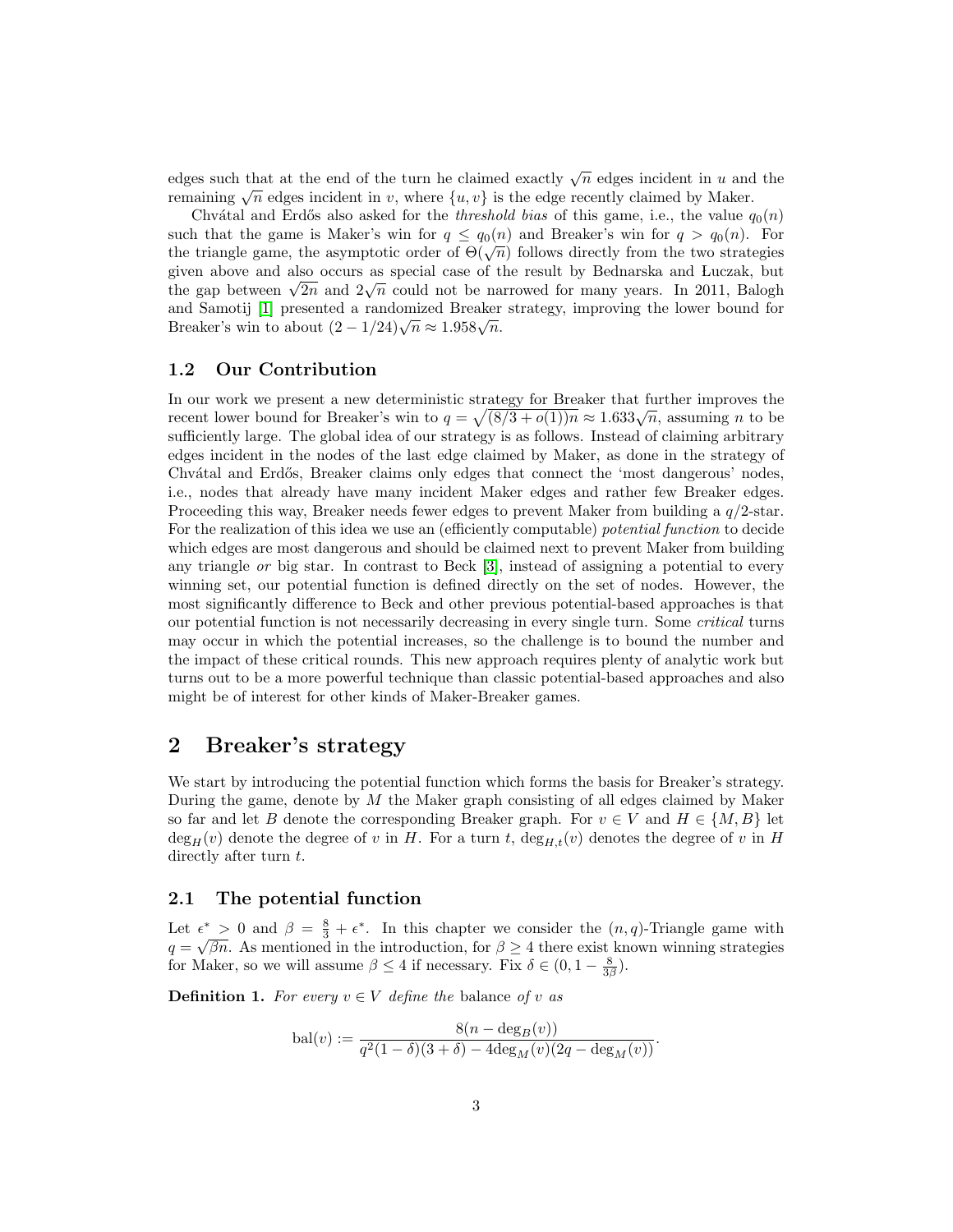Moreover we define  $p_0$  as the balance of a node in the very beginning of the game, i.e.

$$
p_0 := \frac{8n}{q^2(1-\delta)(3+\delta)} = \frac{8}{\beta(1-\delta)(3+\delta)}.
$$

The balance of a node is a measure of the ratio of Maker- and Breaker-edges incident in this node: The more Maker-edges and the fewer Breaker-edges incide in  $v$ , the bigger the balance value gets. A detailed interpretation of the balance value can be found in Section [6.2.](#page-18-0)

For the success of Breaker's strategy it is crucial that  $p_0 < 1$  (e.g. for the choice of  $\eta$  in Section [3.3\)](#page-9-0). This is assured by the next remark.

<span id="page-3-0"></span>**Remark 2.** It holds  $\frac{8}{3\beta} < p_0 < \frac{8}{3\beta(1-\delta)} < 1$ .

*Proof.* The second and third inequality follow directly from  $\delta \in (0, 1 - \frac{8}{3\beta})$ . For the first inequality, note that  $(1 - \delta)(3 + \delta) = 3 - 2\delta - \delta^2 < 3$ , so we get  $p_0 = \frac{8}{\beta(1 - \delta)(3 + \delta)} > \frac{8}{3\beta}$ .

During the game, Breaker will not be able to keep all nodes at their start balance. Some nodes will get more Breaker-edges than needed, others less. This *deficit* of a node will be used to define its potential.

<span id="page-3-2"></span>**Definition 3.** Consider the game at an arbitrary point of time. For a node  $v \in V$  let  $\deg^*(v) \in \mathbb{R}$  be the balanced Breaker-degree of this node, i.e. the Breaker-degree that would be necessary, so that bal $(v) = p_0$ . Formally we define

$$
\deg^*(v) := n - p_0 \left( \frac{q^2(1-\delta)(3+\delta)}{8} - \deg_M(v) \left( q - \frac{\deg_M(v)}{2} \right) \right).
$$

The deficit of  $v$  is defined by

$$
d(v) := \deg^*(v) - \deg_B(v).
$$

Finally, let  $\mu := 1 + \frac{6\beta \ln(n)}{\delta q}$ . Define the potential of v as

$$
pot(v) := \begin{cases} 0 & \text{if } \deg_M(v) + \deg_B(v) = n - 1 \\ \mu^{d(v)/q} & \text{else} \end{cases}
$$

and for an unclaimed edge  $e = \{u, w\}$  define the potential of e as  $pot(e) := pot(u) + pot(w)$ . For every turn t we define  $pot_t(v)$  ( $pot_t(e)$ , resp.) as the potential of v (e, resp.) directly after turn t and  $\text{pot}_0(v)$  as the potential of v at the beginning of the game. Analogously we define  $\deg^*_{t}(v)$  and  $d_t(v)$ . The total potential of a turn t is defined as  $\text{POT}_t := \sum_{v \in V} \text{pot}_t(v)$ . The total starting potential is defined as POT<sub>0</sub> :=  $\sum_{v \in V} \text{pot}_0(v)$ .

<span id="page-3-1"></span>**Lemma 4.** The total starting potential fulfills  $POT_0 = n$ .

*Proof.* Let  $v \in V$  with  $\deg_M(v) = \deg_B(v) = 0$ . Then,

$$
\deg^*(v) = n - p_0 \left( \frac{q^2 (1 - \delta)(3 + \delta)}{8} \right) = n - p_0 \cdot n \cdot p_0^{-1} = 0.
$$

This implies  $pot(v) = \mu^{d(v)/q} = \mu^{(\text{deg}^*(v) - \text{deg}_B(v))/q} = \mu^0 = 1$ , so

$$
\text{POT}_0 = \sum_{v \in V} \text{pot}_0(v) = \sum_{v \in V} 1 = n.
$$

 $\Box$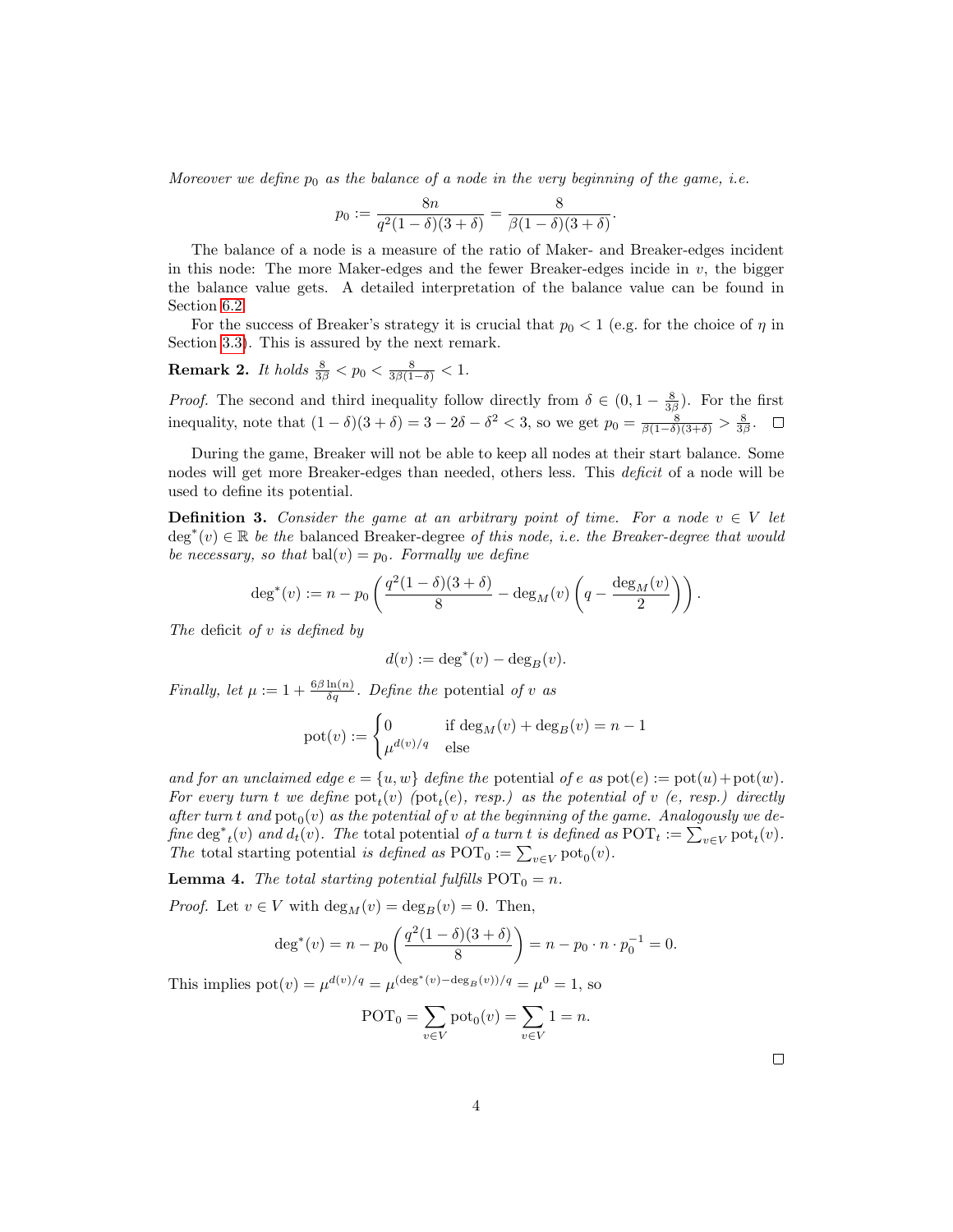Breaker's aim is to keep the total potential as low as possible. The next lemma ensures that if Breaker can keep the potential of every single node below  $2n$ , he can prevent Maker from raising the Maker-degree of a node above  $q/2$ . We will later show (Theorem [8\)](#page-6-0) that Breaker is even able to keep the *total* potential of the game below  $2n$ .

<span id="page-4-1"></span>**Lemma 5.** If n is sufficiently big, for every turn t and every node  $v \in V$  the following holds:

$$
0 < \text{pot}_t(v) \le 2n \Rightarrow \deg_{M,t}(v) \neq \lceil q/2 \rceil - 1.
$$

*Proof.* Let t be a turn and  $v \in V$  with  $pot_t(v) > 0$  and  $deg_{M,t}(v) = \lceil q/2 \rceil - 1$ . We show that  $\text{pot}_t(v) > 2n$ . Because  $\text{pot}_t(v) \neq 0$ , we have  $\text{pot}_t(v) = \mu^{d_t(v)/q}$ . We claim (and later prove) that

<span id="page-4-0"></span>
$$
d_t(v) \ge \frac{2\delta n}{3}.\tag{1}
$$

This implies

$$
\begin{split} \text{pot}_{t}(v) &= \mu^{d_t(v)/q} \ge \mu^{2\delta n/3q} = \left(1 + \frac{6\beta \ln(n)}{\delta q}\right)^{2\delta n/3q} \\ &= \left(1 + \frac{6\beta \ln(n)}{\delta q}\right)^{\left(\frac{\delta q}{6\beta \ln(n)} + 1\right)\left(\frac{\delta q}{6\beta \ln(n)} + 1\right)^{-1} \frac{2\delta n}{3q}} \ge e^{\alpha}, \end{split}
$$

where

$$
\alpha = \left(\frac{\delta q}{6\beta \ln(n)} + 1\right)^{-1} \frac{2\delta n}{3q} = \left(\frac{\delta q\mu}{6\beta \ln(n)}\right)^{-1} \frac{2\delta n}{3q} = \frac{4\beta n \ln(n)}{q^2\mu} > 2\ln(n),
$$

where for the last inequality we used that  $\mu < 2$  if n is big enough. Finally we get  $pot_t(v) \ge$  $e^{\alpha} > n^2$  and for  $n \geq 2$  this is at least  $2n$ .

We still have to prove claim [\(1\)](#page-4-0). Recall that  $d_t(v) = \deg_{t}^*(v) - \deg_{B,t}(v)$ . We estimate  $\deg^*_{t}(v)$  as

$$
\deg^*_{t}(v) = n - p_0 \left( \frac{q^2 (1 - \delta)(3 + \delta)}{8} - \deg_{M,t}(v) \left( q - \frac{\deg_{M,t}(v)}{2} \right) \right)
$$
  
\n
$$
\ge n - p_0 \left( \frac{q^2 (1 - \delta)(3 + \delta)}{8} - \left( \frac{q}{2} - 1 \right) \left( q - \frac{q}{4} \right) \right)
$$
  
\n
$$
= n + p_0 \left( q^2 \left( \frac{3 - (1 - \delta)(3 + \delta)}{8} \right) - \frac{3q}{4} \right)
$$
  
\n
$$
= n + p_0 \left( \frac{q^2 \delta}{4} + q \left( \frac{\delta^2 q}{8} - \frac{3}{4} \right) \right)
$$
  
\n
$$
\ge 0 \text{ if } n \text{ suff. big}
$$
  
\n
$$
\ge n + \frac{p_0 \beta \delta n}{4} \ge n + \frac{2\delta n}{3}.
$$
 (Remark 2)

Therefore,

$$
d_t(v) = \deg^*_{t}(v) - \deg_{B,t}(v) \ge n + \frac{2\delta n}{3} - n = \frac{2\delta n}{3}.
$$

| ۰ |  | I |  |
|---|--|---|--|
|   |  |   |  |
|   |  |   |  |
|   |  |   |  |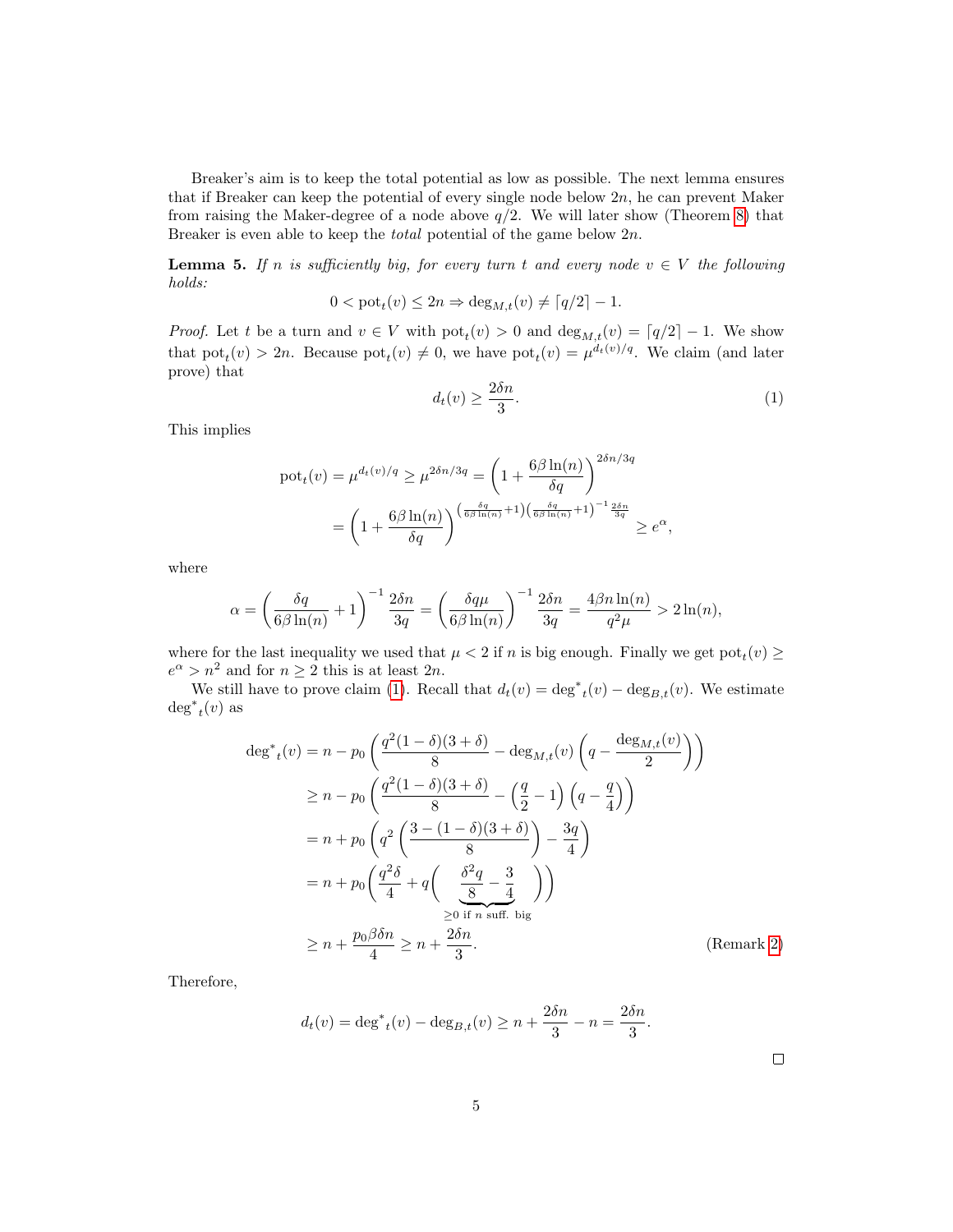#### <span id="page-5-4"></span>2.2 The detailed strategy

The basic idea is that Maker's task to build a triangle is closely related to the task of connecting big stars. Assume that at any time during the game Maker manages to build a path  $(u, v, w)$  of length 2. Then Breaker is forced to immediately *close* this path by claiming the edge  $\{u, w\}$  if he doesn't already own this edge. So every sensible Breaker-strategy will follow the simple rule of immediately closing all Maker-paths of length 2. Hence, the only chance for Maker to win the game is to construct more than  $q$  paths of length 2 in a single turn, so that Breaker can't claim enough edges to close all of them immediately. By claiming an edge  $\{u, v\}$ , Maker is building  $\deg_M(u) + \deg_M(v)$  new paths of length 2. This implies that if Breaker at each turn closes all Maker-paths of length 2 and simultaneously manages to prevent Maker from building a  $q/2$ -star, he will win the game.

<span id="page-5-0"></span>**Strategy 1.** Consider an arbitrary turn t. Let  $e_M = \{u, v\}$  be the edge claimed by Maker in this turn. Breaker's moves for this turn are split into two parts.

**Part 1: closing paths.** Breaker claims  $\text{deg}_{M,t-1}(v)$  edges incident in u and  $\text{deg}_{M,t-1}(u)$ edges incident in v to close all new Maker-paths of length 2. If such a path is already closed, he claims an arbitrary edge incident in  $u$  (v, resp.) instead. If all edges incident in  $u$  (v, resp.) are already claimed, we call the turn t an isolation turn. In this case, Breaker claims arbitrary unclaimed edges instead. We call the edges claimed during Part 1 closing edges.  $u \ (v, resp.)$  is called the head of the closing edge, whereas the corresponding second node of the edge is called its tail.

Part 2: free edges. If after part 1 Breaker still has edges left to claim (we will later show that this is always the case), he iteratively claims an edge e with  $pot(e) \geq pot(e')$  for all unclaimed edges e', until he claimed all of his q edges. We call the edges claimed in Part 2 free edges. The number of free edges claimed in turn t is denoted by  $f(t)$ . Note that

<span id="page-5-2"></span>
$$
f(t) = q - \deg_{M,t-1}(u) - \deg_{M,t-1}(v).
$$
 (2)

Part 1 of the strategy is more or less obligatory, because a Maker-path of length 2 that is not closed by Breaker can be completed to a triangle in the next turn. Part 2 is more interesting. Our aim in the following sections is to prove Theorem [9,](#page-6-1) where we show that part 2 of the strategy prevents Maker from building a  $q/2$ -star, so that Breaker wins the game.

#### <span id="page-5-1"></span>**Observation 6.** We can assume that the game contains no isolation turns.

*Proof.* Consider an arbitrary isolation t turn in the game, i.e., a turn, after which one of the nodes of the edge  $e_M$  claimed in this turn by Maker has no unclaimed incident edges left. Right after the turn, every triangle  $e_M$  belongs to is already blocked by Breaker, so the edge  $e_M$  is of no use for Maker from this time on. Breaker even could pretend that the edge  $e_M$  belongs to his own edges, so that in the turn t Breaker claimed  $q + 1$  edges and Maker didn't claim any edge. Hence, a perfectly playing Maker will always try to avoid isolation turns. If he can't, he will definitely loose the game, since he can only claim useless edges until the end of the game. П

The following observation states that, as long as Breaker can keep the total potential below 2n, he will have at least 2 free edges in every turn.

<span id="page-5-3"></span>**Observation 7.** For every turn t with  $f(t) \leq 1$  there exists a turn  $t' < t$  with  $\text{POT}_{t'} > 2n$ .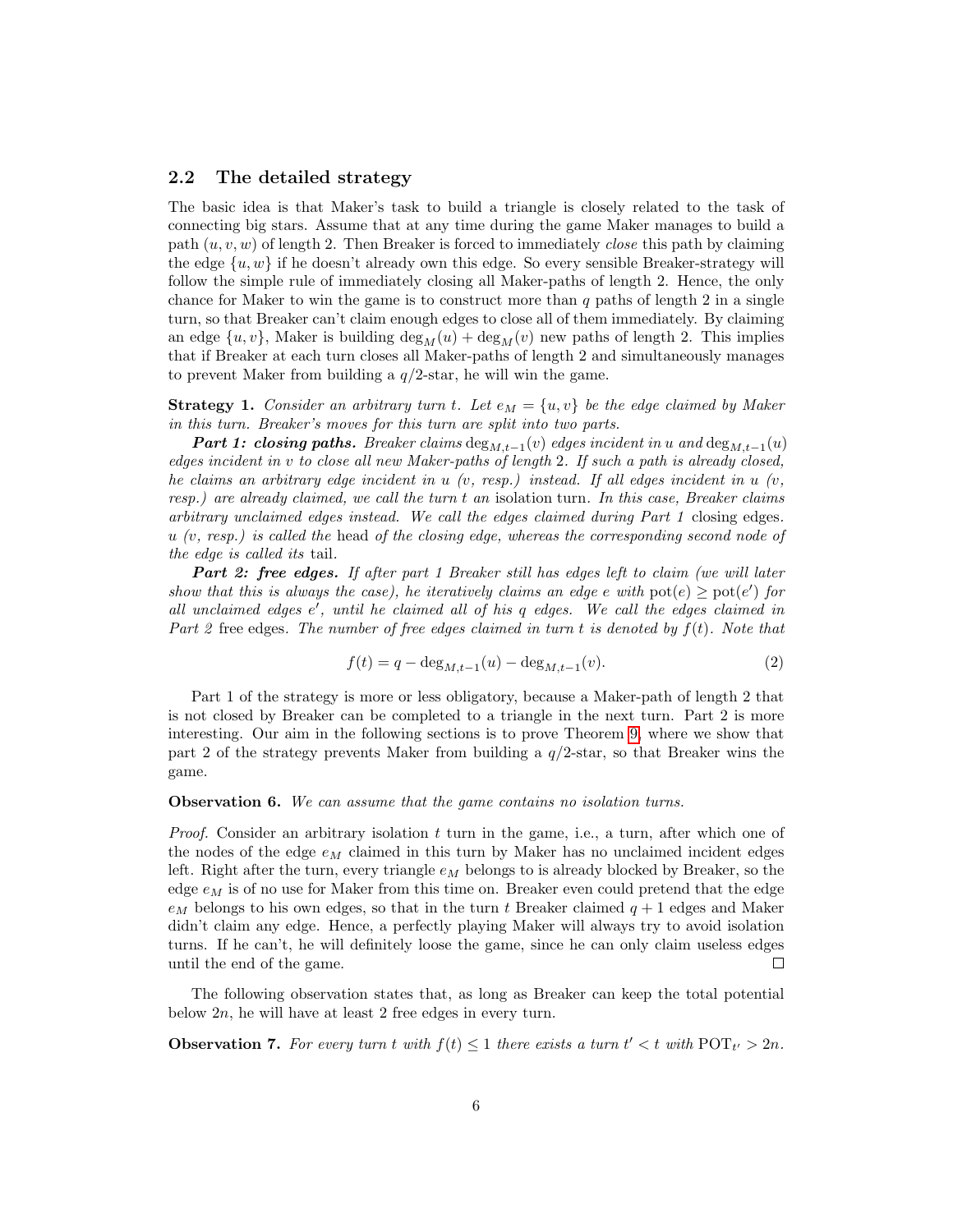*Proof.* Let t be a turn with  $f(t) \leq 1$  and let  $\{u, v\}$  be the Maker-edge of this turn. Because  $f(t) = q - \deg_{M,t-1}(u) - \deg_{M,t-1}(v)$ , we get  $\deg_{M,t-1}(u) + \deg_{M,t-1}(v) \geq q-1$ , so there exists  $w \in \{u, v\}$  with  $\deg_{M,t-1}(w) \geq \left\lceil \frac{q-1}{2} \right\rceil \geq \left\lceil \frac{q}{2} \right\rceil - 1$ . Hence, there exists a turn  $t' \leq t-1$ with  $\deg_{M,t'}(w) = \lceil \frac{q}{2} \rceil - 1$  and  $\text{pot}_{t'}(w) > 0$ . We apply Lemma [5](#page-4-1) and get  $\text{pot}_{t'}(w) > 2n$ , so especially  $\text{POT}_{t'} > 2n$ .  $\Box$ 

### 2.3 Main results

In this subsection we prove that Strategy [1](#page-5-0) works correctly and is a winning strategy. For both theorems in this subsection we assume that Breaker plays according to Strategy [1.](#page-5-0) We further assume that  $q = \sqrt{(\frac{8}{3} + \epsilon^*)n}$  for some  $\epsilon^* > 0$  as stated above and that n is sufficiently large. For Breaker's strategy it is crucial that the potential of every node is kept below a certain level. This is ensured by the following theorem.

<span id="page-6-0"></span>**Theorem 8.** For every turn s it holds  $POT_s < 2n$ .

The proof of this theorem is the mathematical core of this paper and is given in the next section. The main result of our work is:

<span id="page-6-1"></span>**Theorem 9.** At the end of the game there exists no node with Maker-degree of at least  $q/2$ and Breaker wins the game.

*Proof.* Assume that there exists a node v with  $\deg_M(v) \geq q/2$  at the end of the game. Then,  $\deg_M(v) \geq \lceil q/2 \rceil$ . Let t denote the turn in which Maker claimed his  $\lceil q/2 \rceil$ -th edge incident in v, so  $\deg_{M,t-1}(v) = \lceil q/2 \rceil - 1$ . Due to Theorem [8](#page-6-0) we know that  $\text{pot}_{t-1}(v) \leq \text{POT}_{t-1} < 2n$ . Note that after turn  $t-1$  there are still unclaimed edges incident in v, so  $pot_{t-1}(v) > 0$ . We apply Lemma [5](#page-4-1) and get  $\deg_{M,t-1}(v) \neq \lceil q/2 \rceil - 1$ , a contradiction.

So with every edge  $\{u, v\}$  that Maker chooses he creates less than  $\deg_M(u) + \deg_M(v) < q$ new Maker-paths of length 2. Hence, Breaker always has enough edges to close all Makerpaths of length 2 and finally wins the game.  $\sqcup$ 

### 3 Analysis

### 3.1 Outline of the proof

We proceed to prove Theorem [8.](#page-6-0) As it is depending on a series of lemmas, for the reader's convenience we first outline the argumentation in an informal way. We distinguish two types of turns. A turn is called non-critical, if a certain fraction of the Breaker-edges in this turn suffices to compensate the total potential increase caused by Maker in this turn. Otherwise, we call it *critical*. We start with an arbitrary critical turn  $t_0$  in which the potential exceeds n. Lemma [15](#page-10-0) gives us a useful characterization of critical turns. This enables us to prove Theorem [16,](#page-11-0) where we state that before a constant number of additional critical turns is played, the total potential will sink below n again. Because a constant number of critical turns cannot increase the total potential considerably much (Lemma [19\)](#page-12-0), we can prove that the total potential of the game never exceeds  $2n$ .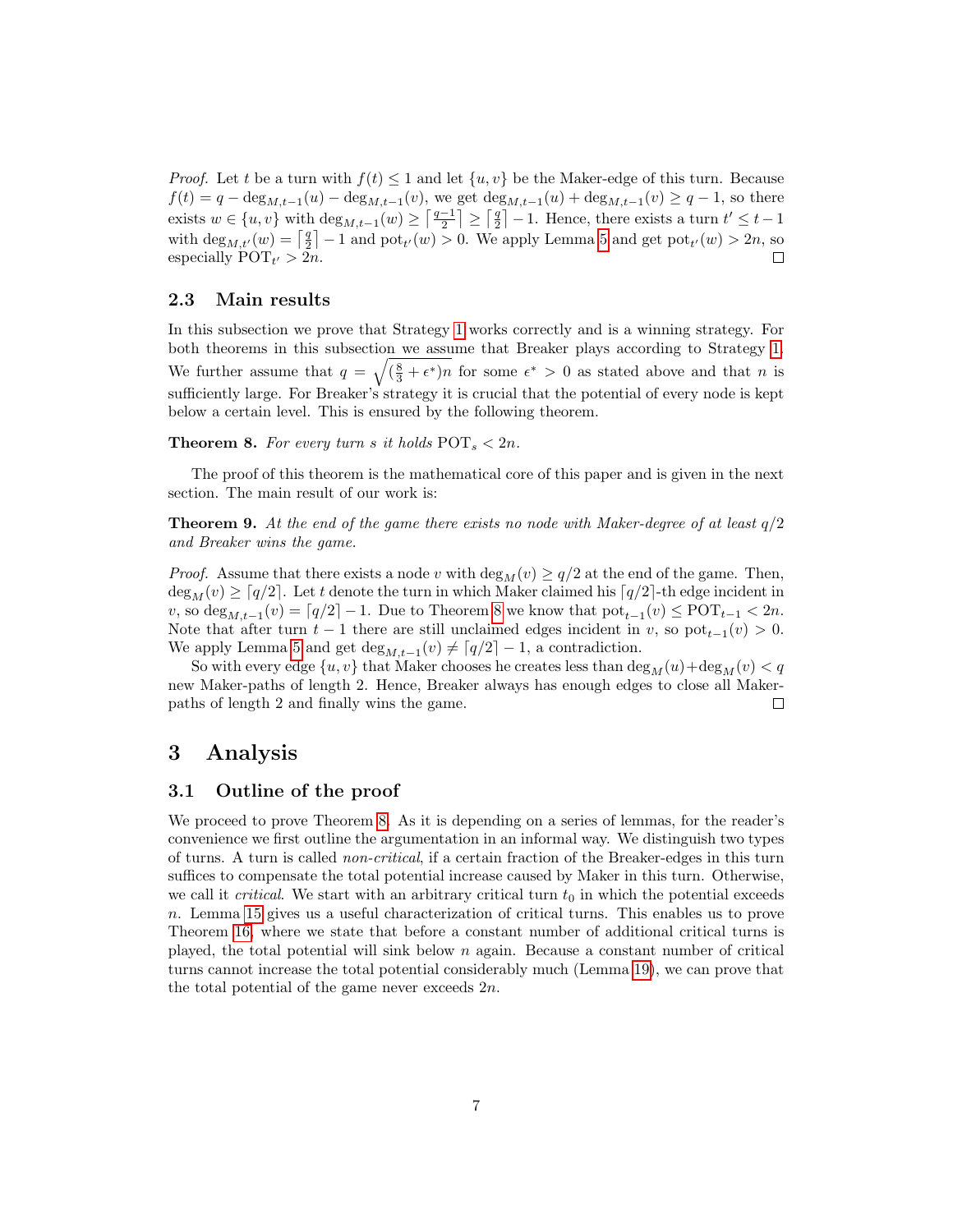#### 3.2 Potential change in a single turn

To analyze the potential change of a single turn, we first present a few tools for estimation of potential change caused by single Maker- and Breaker-edges. The next lemma shows how the addition of a single Maker-edge changes the deficit of a node.

<span id="page-7-0"></span>**Lemma 10.** Consider an arbitrary point of time in the game. Let  $u \in V$  and let  $\deg^{*'}(u)$ ,  $\deg'_{M}(u)$ and  $d'(u)$  be the balanced Breaker-degree, Maker-degree and deficit of  $u$  after an additional edge incident in u was claimed by Maker. Then,

$$
d'(u) - d(u) = \deg^{*'}(u) - \deg^{*}(u) \le p_0(q - \deg_{M}(u)).
$$

Proof. The equation follows from the fact that an additional Maker-edge does not change  $\deg_B(u)$ . Using that  $\deg'_M(u) = \deg_M(u) + 1$  we continue

$$
deg^{*'}(u) - deg^*(u)
$$
  
=  $p_0 deg'_M(u) \left( q - \frac{deg'_M(u)}{2} \right) - p_0 deg_M(u) \left( q - \frac{deg_M(u)}{2} \right)$   
=  $p_0 \left( deg_M(u) \left( q - \frac{deg_M(u) + 1}{2} \right) + \left( q - \frac{deg_M(u) + 1}{2} \right) \right)$   
-  $p_0 deg_M(u) \left( q - \frac{deg_M(u)}{2} \right)$   
=  $p_0(q - deg_M(u) - 1/2) \le p_0(q - deg_M(u)).$ 

**Lemma 11.** (i) A single edge  $e_M$  claimed by Maker increases the potential of a node by at most a factor of  $\mu$  and causes a total potential increase of at most  $(\mu - 1)$ pot $(e_M)$ (where  $pot(e_M)$  denotes the potential of  $e_M$  when claimed by Maker).

 $\Box$ 

(ii) A single edge  $e_B$  claimed by Breaker causes a total potential decrease of at least (1 −  $\mu^{-1/q}$ )pot $(e_B)$  (where pot $(e_B)$  denotes the potential of  $e_B$  when claimed by Breaker).

*Proof.* (i). Let  $e_M = \{u, v\}$ . For  $w \in V$  let pot $(w)$  denote the potential of w before Maker claimed  $e_M$  and pot'(w) denote the potential of w directly after Maker claimed  $e_M$ . If  $e_M$ is not incident in w, the potential of w remains unchanged. If  $e_M$  is the last unclaimed edge incident in w,  $pot'(w) = 0$  and we are done. Otherwise we can apply Lemma [10](#page-7-0) and Remark [2](#page-3-0) and get

$$
\frac{\mathrm{pot}'(w)}{\mathrm{pot}(w)} = \mu^{(d'(w) - d(w))/q} \le \mu^{p_0(q - \deg_M(w))/q} \le \mu.
$$

Because  $e_M$  only changes the potential of u and v, the total potential increase is pot'(v) –  $\text{pot}(v) + \text{pot}'(u) - \text{pot}(u) \leq (\mu - 1)\text{pot}(e_M).$ 

(ii). Let  $e_B = \{u, v\}$ . Because  $e_B$  only changes the potential of u and v, the total potential decrease caused by  $e_B$  is  $pot(v) - pot'(v) + pot(u) - pot'(u)$ , where  $pot(w)$  denotes the potential of w before Breaker claimed  $e_B$  and pot'(w) denote the potential of w directly after Breaker claimed  $e_B$ . We show that

$$
pot(v) - pot'(v) \ge (1 - \mu^{-1/q})pot(v).
$$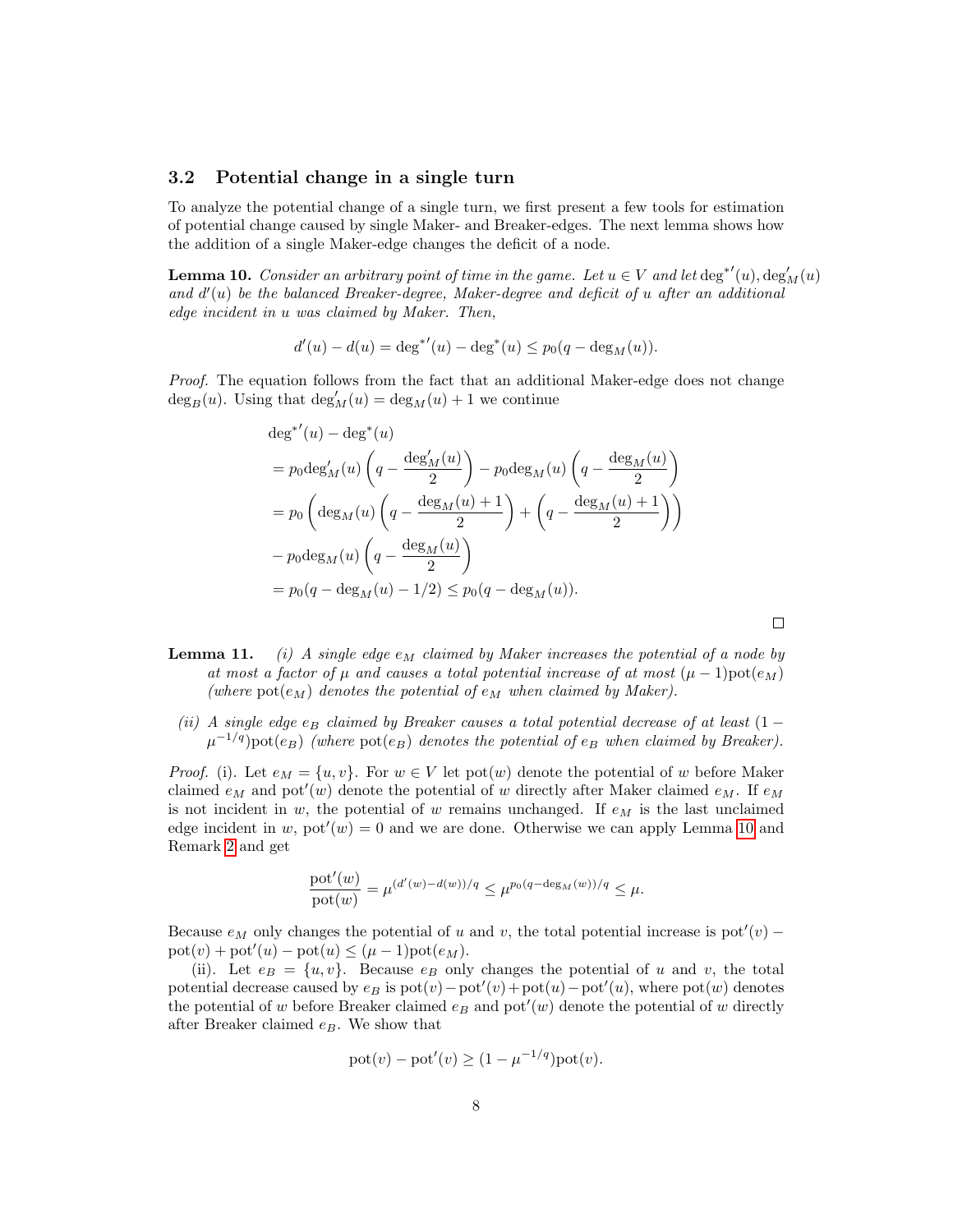Because the same holds for u, the claim (ii) follows. If  $e_B$  is the last unclaimed edge in v,  $pot'(v) = 0$ . Otherwise,

$$
\frac{\mathrm{pot}'(v)}{\mathrm{pot}(v)} = \mu^{(d'(u) - d(u))/q} = \mu^{-1/q},
$$

where the last equation follows from the fact that a Breaker-edge does not change  $\deg^*(v)$ and increases  $\deg_B(v)$  by 1.  $\Box$ 

Every turn t starts with a Maker move, i.e. an edge  $\{u, v\}$  being claimed by Maker followed by  $q$  Breaker moves. While the Maker move causes a potential increase, Breaker's moves cause a decrease. For every node  $w \in V$ , we denote its potential increase by  $I_t(w)$  and its potential decrease by  $D_t(w)$ . Note that every claimed edge only changes the potential of its two incident nodes. When following Breaker's strategy, there are four possible ways of potential decrease for the node w: decrease caused by free edges, denoted by  $D_t^{\text{free}}(w)$ and decrease caused by closing edges, either w being their head, denoted by  $D_t^{\text{heads}}(w)$ , or their tail, denoted by  $D_t^{\text{tails}}(w)$ . In the special case in which Maker or Breaker claim the last unclaimed edge incident in  $w$ , the potential of  $w$  is set to 0, which causes an additional potential decrease. For technical reasons, this additional decrease is considered seperately and denoted by  $D_t^0(w)$ . If for example Breaker claims a free edge that is the last unclaimed edge incident in w, this edge contributes both to  $D_t^{\text{free}}(w)$  and  $D_t^0(w)$ . For the contribution to  $D_t^{\text{free}}(w)$  we only compute the potential change caused by the change of the balance value and for the contribution to  $D_t^0(w)$  we take the real potential decrease caused by the edge and subtract the computed contribution to  $D_t^{\text{free}}(w)$ . Moreover, we further split  $D_t^{\text{heads}}(w)$ into two parts  $D_t^{\text{heads}}(w) = D_t^-(w) + D_t^+(w)$ , where

$$
D_t^-(w) := \min\{I_t(w), D_t^{\text{heads}}(w)\}\
$$
 and  $D_t^+(w) := \max\{D_t^{\text{heads}}(w) - I_t(w), 0\}.$ 

If Maker claims an edge that connects two nodes with a very high Maker-degree, it might happen that  $D_t^{\text{heads}}(w) > I_t(w)$  for one or both of the newly connected nodes. Otherwise,  $D_t^+ = 0$  and  $D_t^-(w) = D_t^{\text{heads}}(w)$ .

If for one of these values we omit the argument, we always mean the total potential increase (decrease) added up over all nodes. For example,  $I_t := \sum_{v \in V} I_t(v)$ . For every turn t we have

$$
POTt - POTt-1 = It - Dt = It - (Dtfree + Dt- + Dt+ + Dttails + Dt0).
$$

<span id="page-8-0"></span>**Lemma 12.** Let t be an arbitrary turn. Let  $e_M$  be the Maker-edge of this turn. Then,

- (i) for every  $w \in V$  it holds  $I_t(w) D_t^-(w) \leq (\mu^{p_0 f(t)/q} 1) \text{pot}_{t-1}(w)$ .
- (*ii*)  $I_t D_t^- \leq (\mu^{p_0 f(t)/q} 1) \text{pot}_{t-1}(e_M)$ .

*Proof.* (*i*). Let  $e_M = \{u, v\}$ . First note that if  $D_t^-(w) \neq D_t^{\text{heads}}(w)$ , it follows that  $D_t^-(w) =$  $I_t(w)$ , so there is nothing more to show. Otherwise, the term  $I_t(w) - D_t^-(w)$  describes the change of the potential of w from the beginning of the turn  $t$  to the end of part 1 of Breaker's moves in the same turn, where we ignore the changes caused by tails of closing edges. For  $w \notin$  $\{u, v\}$  this is 0 and we are done. So let  $w \in \{u, v\}$  and let  $\deg_{M,t}^{(1)}(w), \deg_{B,t}^{(1)}(w), \deg_t^{*(1)}(w)$ and  $d_t^{(1)}(w)$ , pot<sup>(1)</sup> $(w)$  be the Maker-degree, Breaker-degree, balanced degree, deficit and potential of w after part 1 of Breaker's moves (i.e. after all closing edges have been claimed).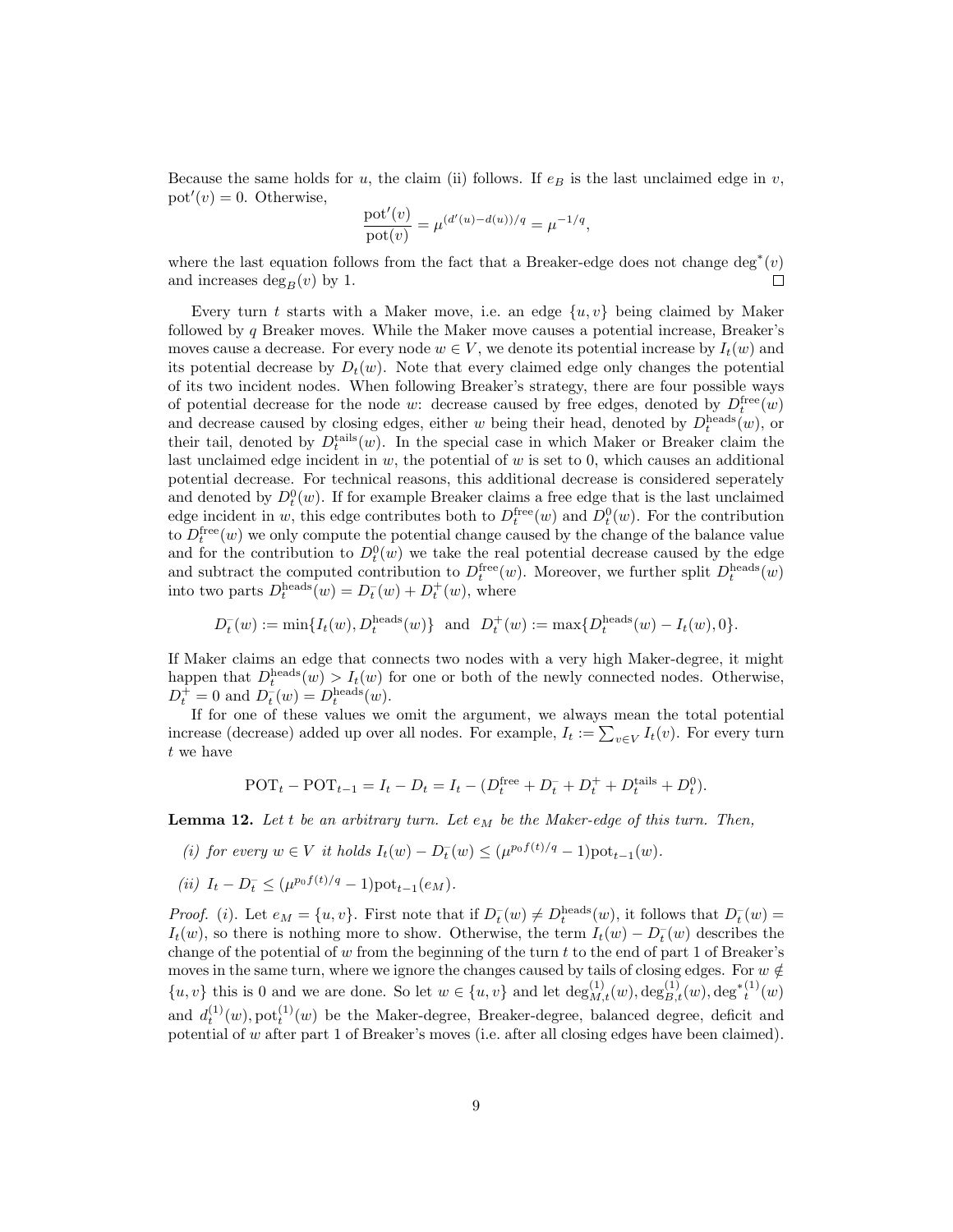To compute the change of the potential of w, we start by computing the change of its deficit. We have

$$
d_t^{(1)}(w) - d_{t-1}(w) = \deg^{\ast(1)}(w) - \deg^{(1)}(w) - \deg^{\ast}_{t-1}(w) + \deg_{B,t-1}(w)
$$
  
= 
$$
(\deg^{\ast(1)}(w) - \deg^{\ast}_{t-1}(w)) - (\deg^{(1)}_{B,t-1}(w) - \deg_{B,t}(w)).
$$

The first term describes the change of  $deg^*(w)$ . Since Breaker-edges do not influence this value, this change is caused solely by  $e_M$ . Due to Lemma [10,](#page-7-0) this is at most  $p_0(b$  $deg_{M,t-1}(w)$ ). The second term simply describes the number of closing edges claimed in-cident to w. Due to Observation [6,](#page-5-1) t is no isolation turn, so in case of  $w = u$ , this is  $\deg_{M,t-1}(v)$  and in case of  $w = v$  this is  $\deg_{M,t-1}(u)$ . Together with [\(2\)](#page-5-2) and Remark [2](#page-3-0) this gives

<span id="page-9-1"></span>
$$
d_t^{(1)}(u) - d_{t-1}(u) = p_0(q - \deg_{M,t-1}(u)) - \deg_{M,t-1}(v) \le p_0 f(t)
$$
\n(3)

and

<span id="page-9-2"></span>
$$
d_t^{(1)}(v) - d_{t-1}(v) = p_0(q - \deg_{M,t-1}(v)) - \deg_{M,t-1}(u) \le p_0 f(t).
$$
 (4)

This implies

$$
I_t(w) - D_t^{-}(w) = \text{pot}_t^{(1)}(w) - \text{pot}_{t-1}(w) = \mu^{d_t^{(1)}(w)/q} - \text{pot}_{t-1}(w)
$$
  
= 
$$
(\mu^{(d_t^{(1)}(w) - d_{t-1}(w))/q} - 1)\text{pot}_{t-1}(w)
$$
  

$$
\overset{(3),(4)}{\leq} (\mu^{p_0 f(t)/q} - 1)\text{pot}_{t-1}(w).
$$

(*ii*). Note that  $I_t = I_t(u) + I_t(v)$  and  $D_t^- = D_t^-(u) + D_t^-(v)$ , so we have

$$
I_t - D_t^- = I_t(u) + I_t(v) - (D_t^-(u) + D_t^-(v))
$$
  
=  $I_t(u) - D_t^-(u) + I_t(v) - D_t^-(v)$   

$$
\stackrel{(i)}{\leq} (\mu^{p_0 f(t)/q} - 1) \text{pot}_{t-1}(u) + (\mu^{p_0 f(t)/q} - 1) \text{pot}_{t-1}(v)
$$
  
=  $(\mu^{p_0 f(t)/q} - 1) \text{pot}_{t-1}(e_M).$ 

### <span id="page-9-0"></span>3.3 Critical turns

Since  $\mu \stackrel{n\to\infty}{\longrightarrow} 1$ , with Remark [2](#page-3-0) and n big enough we get  $\mu p_0 < 1$ . Fix  $\eta \in (0, 1 - \mu p_0)$  and define the following parts of potential change.

<span id="page-9-3"></span>Definition 13. For every turn t let

$$
\Delta_t := I_t - D_t^- - (1-\eta)D_t^\mathrm{free}
$$

and

$$
r_t := D_t^+ + D_t^{\text{tails}} + \eta D_t^{\text{free}} + D_t^0.
$$

We call t critical, if  $\Delta_t > 0$  and non-critical otherwise.

Note that  $\text{POT}_t - \text{POT}_{t-1} = \Delta_t - r_t$ . Since  $r_t \geq 0$ , every turn t with  $\text{POT}_t > \text{POT}_{t-1}$ is critical.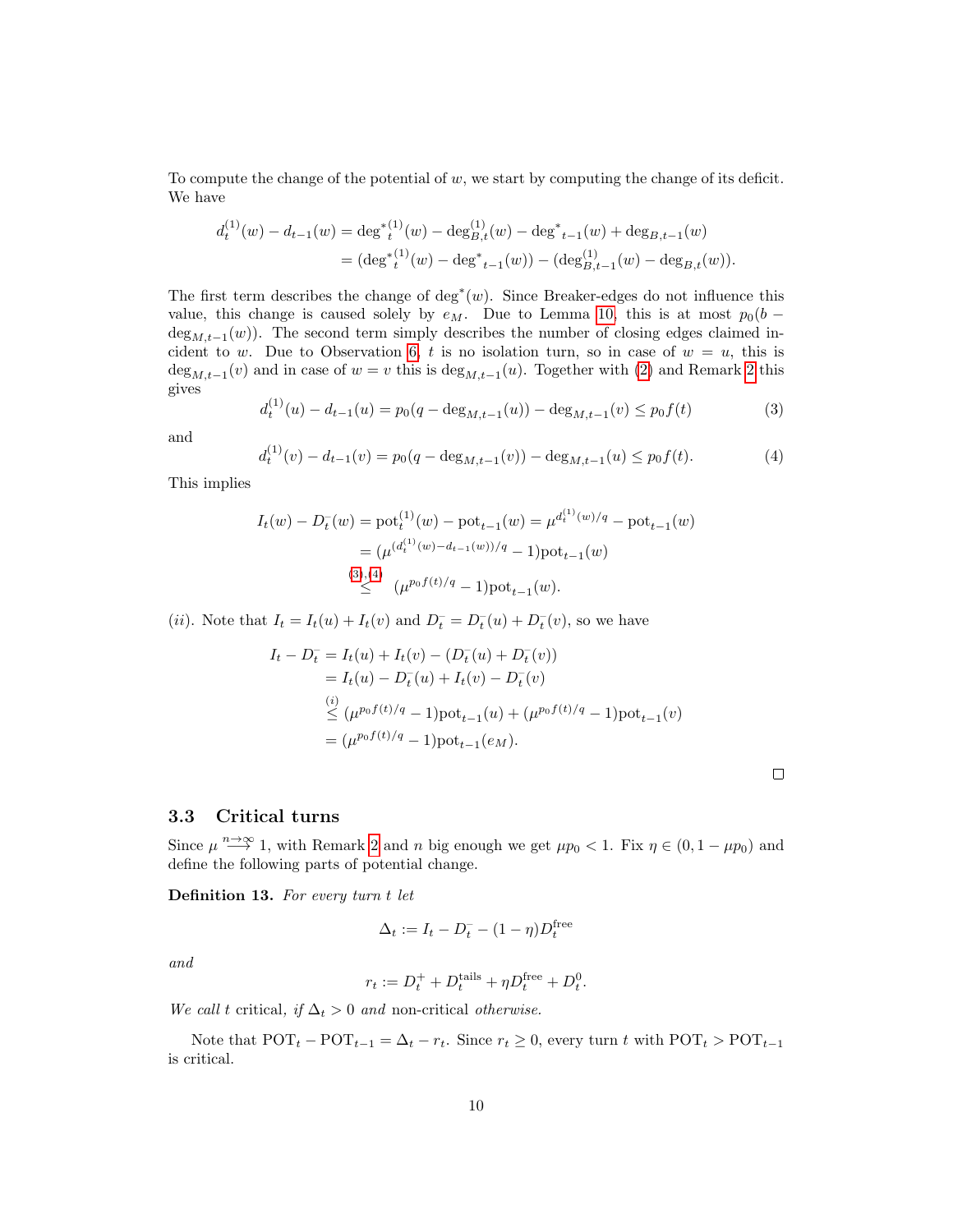<span id="page-10-1"></span>**Lemma 14.** For all  $x \in \mathbb{R}$  with  $x \ge 1$  it holds  $x(1 - \mu^{-1/q}) \ge 1 - \mu^{-x/q}$ .

*Proof.* We define  $g(x) := x(1 - \mu^{-1/q})$  and  $h(x) := 1 - \mu^{-x/q}$ , so we have to show  $g(x) \ge h(x)$ for all  $x \ge 1$ . First note that  $g(1) = h(1)$ , so it suffices to show that  $g'(x) \ge h'(x)$  for all  $x \geq 1$ . We have  $g'(x) = 1 - \mu^{-1/q}$  and  $h'(x) = \mu^{-x/q} \frac{\ln(\mu)}{q}$ . Because for all  $x > 0$  we have  $h''(x) = -\mu^{-x/q} \left( \frac{\ln(\mu)}{a} \right)$  $\left(\frac{\mu}{q}\right)^2 < 0 = g''(x)$ , it suffices to show that  $g'(1) \ge h'(1)$ . To see this, we use the fact that  $e^y - 1 \ge y$  for all  $y \ge 0$ , so especially  $\mu^{1/q} - 1 \ge \frac{\ln(\mu)}{q}$  $\frac{(\mu)}{q}$ . If we multiply both sides with  $\mu^{-1/q}$ , we get

$$
1 - \mu^{-1/q} \ge \mu^{-1/q} \frac{\ln(\mu)}{q}.
$$

Because the left hand side is  $g'(1)$  and the right hand side is  $h'(1)$ , we are done.

The following lemma provides an important characterization of critical turns by an upper bound for the potential of all edges still unclaimed after the turn.

<span id="page-10-0"></span>**Lemma 15.** Let t be a critical turn with  $f(t) \geq 2$  and let  $e_M$  be the edge chosen by Maker in this turn. For every edge e that is still unclaimed after t it holds

$$
\text{pot}_t(e) < \frac{\mu p_0}{(1-\eta)} \text{pot}_{t-1}(e_M).
$$

*Proof.* Let  $e_M = \{u, v\}$ . By Lemma [12](#page-8-0) (ii) we have

$$
I_t - D_t^- \le (\mu^{p_0 f(t)/q} - 1) \text{pot}_{t-1}(e_M)
$$
  
=  $\mu^{p_0 f(t)/q} (1 - \mu^{-p_0 f(t)/q}) \text{pot}_{t-1}(e_M)$   
 $\le \mu (1 - \mu^{-p_0 f(t)/q}) \text{pot}_{t-1}(e_M)$ 

We apply Lemma [14](#page-10-1) with  $x := p_0 f(t)$  (note that due to Remark [2](#page-3-0) we have  $x > \frac{8}{3\beta} f(t)$ )  $\frac{8}{12}f(t) \ge \frac{16}{12} > 1$  and get

$$
I_t - D_t^- \le \mu p_0 f(t) (1 - \mu^{-1/q}) \text{pot}_{t-1}(e_M).
$$

Because  $t$  is a critical turn, we get

$$
0 < \Delta_t = I_t - D_t^- - (1 - \eta) D_t^{\text{free}} \leq \mu p_0 f(t) (1 - \mu^{-1/q}) \text{pot}_{t-1}(e_M) - (1 - \eta) D_t^{\text{free}},
$$

implying

<span id="page-10-2"></span>
$$
(1 - \eta)D_t^{\text{free}} < \mu p_0 f(t)(1 - \mu^{-1/q}) \text{pot}_{t-1}(e_M). \tag{5}
$$

Now let  $e$  be an edge that after turn  $t$  still is unclaimed. Then every free edge claimed by Breaker in turn t has at least a potential of  $pot_t(e)$  because Breaker iteratively chooses the edge with maximum potential and every edge claimed by Breaker only decreases potential. Due to Lemma [11](#page-0-0) (ii) every free edge causes a total potential decrease of at least  $pot_t(e)(1-e)$  $\mu^{-1/q}$  and hence we get

$$
D_t^{\text{free}} \ge f(t) \text{pot}_t(e) (1 - \mu^{-1/q}).
$$
  
lies not (a)  $\lt$  <sup>\mu p\_0</sup> not (a)

Together with [\(5\)](#page-10-2) this implies  $pot_t(e) < \frac{\mu p_0}{(1-\eta)}pot_{t-1}(e_M)$ .

 $\Box$ 

 $\Box$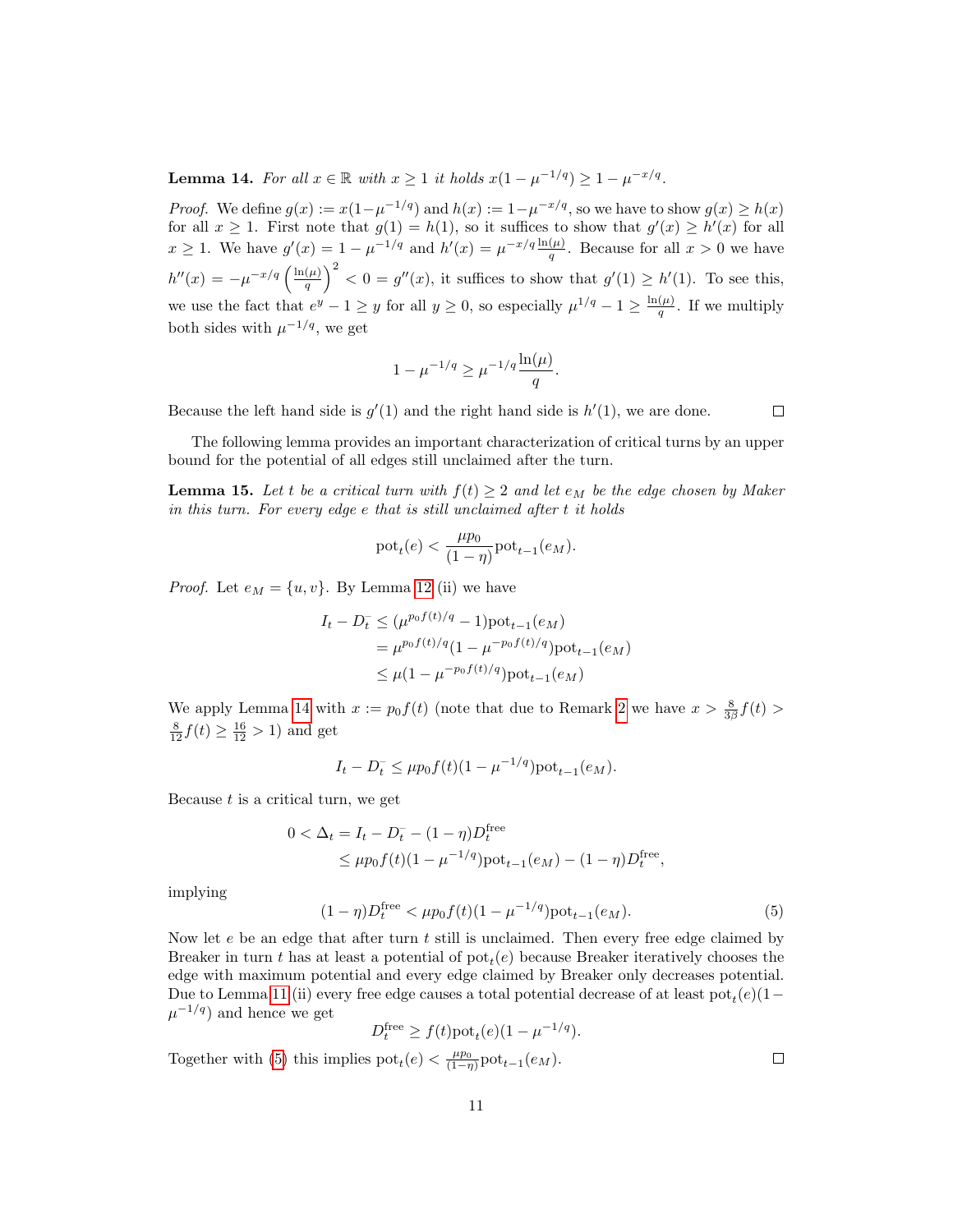#### <span id="page-11-3"></span>3.4 Increase of total potential

With our strategy we cannot guarantee that  $POT_t \leq POT_{t-1}$  for all turns t. But we will show that each turn  $t_0$  at which the potential exceeds n is followed closely by a turn at which the total potential is at most as big as it was before  $t_0$ . So in the long run we obtain a decrease of the total potential, which will ensure Breaker's win.

Fix constant parameters  $\gamma \in (0,1)$ , and  $\epsilon > 0$  with

<span id="page-11-1"></span>
$$
\frac{1-\eta}{(1+\epsilon)\mu p_0} > 1.
$$
\n<sup>(6)</sup>

Recall that this possible, because  $\eta < 1 - \mu p_0$  by the choice of  $\eta$ . Define

$$
c := \left\lceil \frac{1 - \log(1 - \gamma)}{\log(1 - \eta) - \log(1 + \epsilon) - \log(\mu p_0)} \right\rceil
$$

and note that  $c > 0$  due to [\(6\)](#page-11-1). Although c depends on n, it is bounded by constants because  $1 < \mu < 2$  for n sufficiently big. Let  $t_0$  be a turn with POT<sub> $t_0 > n$ </sub>, POT<sub> $t_0-1 \leq n$ </sub> and POT<sub>t</sub>  $\langle 2n \rangle$  for all  $t \langle t_0$ . Then,  $t_0$  is a critical turn and due to Observation [7](#page-5-3) it holds  $f(t_0) \geq 2$ . Let  $e_0 = \{u, v\}$  be the edge claimed by Maker in this turn and w.l.o.g. let  $\text{pot}_{t_0-1}(u) \ge \text{pot}_{t_0-1}(v)$ . We consider three points of time:

- Let  $t_1$  be the first turn after  $t_0 1$  with  $pot_{t_1}(u) \leq (1 \gamma)pot_{t_0-1}(u)$ .
- Let  $t_2$  be the first turn after  $t_0$  with  $pot_{t_2}(w) \geq (1 + \epsilon)pot_s(w)$  for some  $w \in V$  and some turn s with  $t_0 \leq s < t_2$ .
- Let  $t_3$  be the c-th critical turn after  $t_0 1$ .

If the game ends before the turn  $t_i$  is reached, let  $t_i := \infty$ . We set  $t^* := \min(t_1, t_2, t_3)$  (note that  $t^* = \infty$  is possible) and aim to prove the following theorem

<span id="page-11-0"></span>**Theorem 16.** Let n sufficiently big. If the game is not ended before turn  $t^*$ , then  $\text{POT}_{t^*} \leq$  $\text{POT}_{t_0-1}.$ 

Since the proof is quite involved, it is split into several parts. We start with an observation, that between the turns  $t_0$  and  $t_2$  the total potential will not exceed  $2n$ .

<span id="page-11-2"></span>**Observation 17.** If n is sufficiently large, for every turn t with  $t_0 \leq t \leq t_2$  it holds  $\text{POT}_t < 2n$ .

*Proof.* Because  $t < t_2$ , for every  $v \in V$  it holds  $pot_t(v) \leq (1 + \epsilon)pot_{t_0}(v)$  by definition of  $t_2$ . This implies

$$
\text{POT}_t = \sum_{v \in V} \text{pot}_t(v) \le \sum_{v \in V} (1 + \epsilon) \text{pot}_{t_0}(v) = (1 + \epsilon) \text{POT}_{t_0}.
$$

By Lemma [12](#page-8-0) (ii) we have

$$
\begin{aligned} \text{POT}_{t_0} &= \text{POT}_{t_0} - \text{POT}_{t_0 - 1} + \text{POT}_{t_0 - 1} \le I_{t_0} - D_{t_0}^- + \text{POT}_{t_0 - 1} \\ &\le \mu^{p_0 f(t_0)/q} \text{POT}_{t_0 - 1} \le \mu \text{POT}_{t_0 - 1}, \end{aligned}
$$

so finally,

$$
\text{POT}_t \le (1+\epsilon)\text{POT}_{t_0} \le \mu(1+\epsilon)\text{POT}_{t_0-1} \le \mu(1+\epsilon)n < \frac{3}{2}\mu n.
$$

For sufficiently large *n* we have  $\mu < \frac{4}{3}$  and the proof is complete.

 $\Box$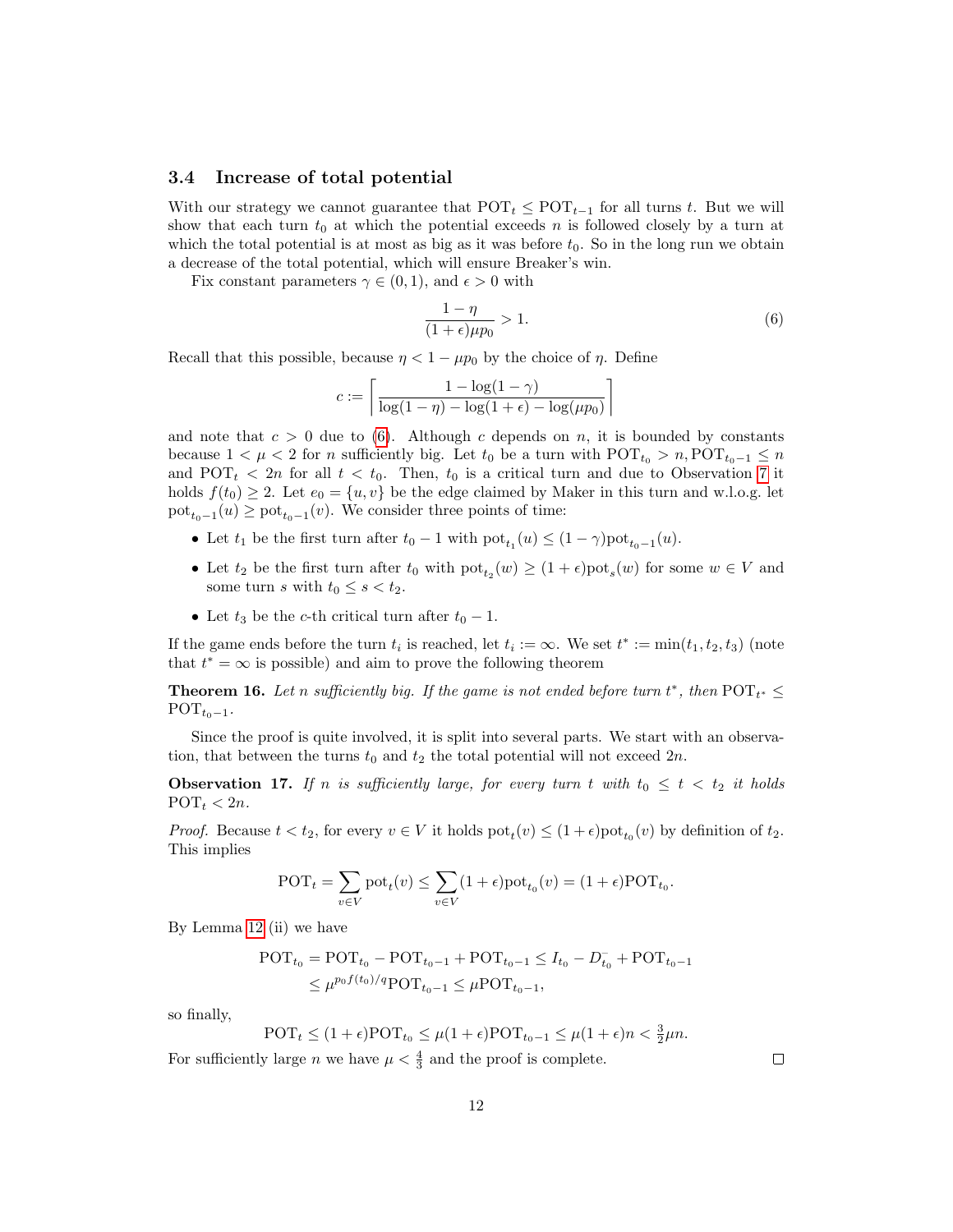In the following we assume that the game is not ended before turn  $t^*$  is reached. In the next lemma we further refine the characterization of critical turns from Lemma [15.](#page-10-0) We only consider turns between  $t_0$  and  $t_2$  and prove that the number of critical turns in this interval affects the maximum possible potential of unclaimed edges exponentially.

<span id="page-12-1"></span>**Lemma 18.** Let s be a turn with  $t_0 \leq s \leq t^*$  and  $s < t_2$ . Let  $\text{crit}(s) \in [c]$  be the number of critical turns between  $t_0$  and s (including  $t_0$  and s). Then, for every edge e unclaimed after turn s it holds

$$
pot_s(e) < \left(\frac{(1+\epsilon)\mu p_0}{(1-\eta)}\right)^{\text{crit}(s)} 2\text{pot}_{t_0-1}(u).
$$

*Proof.* Via induction over  $crit(s)$ .

Let crit(s) = 1. Recall that  $e_0 = \{u, v\}$  is the edge claimed by Maker in turn  $t_0$  and that  $\text{pot}_{t_0-1}(u) \ge \text{pot}_{t_0-1}(v)$ . Let  $e = \{x, y\}$  be an edge unclaimed after turn s. Because  $s < t_2$ , we know that

$$
\mathrm{pot}_s(e)=\mathrm{pot}_s(x)+\mathrm{pot}_s(y)\leq (1+\epsilon)\mathrm{pot}_{t_0}(x)+(1+\epsilon)\mathrm{pot}_{t_0}(y)=(1+\epsilon)\mathrm{pot}_{t_0}(e)
$$

and because  $f(t_0) \geq 2$ , by Lemma [15](#page-10-0)

$$
(1+\epsilon)\text{pot}_{t_0}(e) < (1+\epsilon)\frac{\mu p_0}{(1-\eta)}\text{pot}_{t_0-1}(e_0) \le \frac{(1+\epsilon)\mu p_0}{(1-\eta)}2\text{pot}_{t_0-1}(u).
$$

Now let the claim be true for all s' with  $\text{crit}(s') = i, i \in [c-1]$ . Let s be a turn with  $crit(s) = i + 1$ . Let s' be the last critical turn before s (if s is critical, let s' = s). Then  $\text{crit}(s'-1) = i$ . Let  $e_M$  be the edge claimed by Maker in turn s'. We get

$$
\mathrm{pot}_s(e) \le (1 + \epsilon) \mathrm{pot}_{s'}(e) \tag{t < t_2}
$$

$$
\leq (1+\epsilon)\frac{\mu p_0}{(1-\eta)}\text{pot}_{s'-1}(e_M)
$$
 (Lemma 15)

$$
\leq (1+\epsilon)\frac{\mu p_0}{(1-\eta)}\left(\frac{(1+\epsilon)\mu p_0}{1-\eta}\right)^i 2\text{pot}_{t_0-1}(u)
$$
\n
$$
=\left(\frac{(1+\epsilon)\mu p_0}{1-\eta}\right)^{i+1} 2\text{pot}_{t_0-1}(u).
$$
\n(IH)

Note that for the above application of Lemma [15,](#page-10-0) we need to ensure that  $f(s') \geq 2$ . Due to Observation [7,](#page-5-3) it suffices to show that  $\text{POT}_t < 2n$  for all  $t < s'$ . By choice of  $t_0$ , we already know that  $\text{POT}_t$  < 2n for all  $t < t_0$  and because  $s' \leq s < t_2$ , for all  $t_0 \leq t < s'$  we can apply Observation [17](#page-11-2) and get  $\text{POT}_t < 2n$ .  $\Box$ 

<span id="page-12-0"></span>**Lemma 19.** For every  $\xi > 0$ , if n is sufficiently big, we have

$$
\sum_{\substack{t_0\leq s\leq t^*\\s\text{ critical}}}I_s\leq 2c(\mu-1)\text{pot}_{t_0-1}(u)<\xi\text{pot}_{t_0-1}(u).
$$

*Proof.* Let  $\xi > 0$ . First note that due to Lemma [11](#page-0-0) (i)

$$
I_{t_0} \le (\mu - 1)\text{pot}_{t_0 - 1}(e_0) \le 2(\mu - 1)\text{pot}_{t_0 - 1}(u). \tag{7}
$$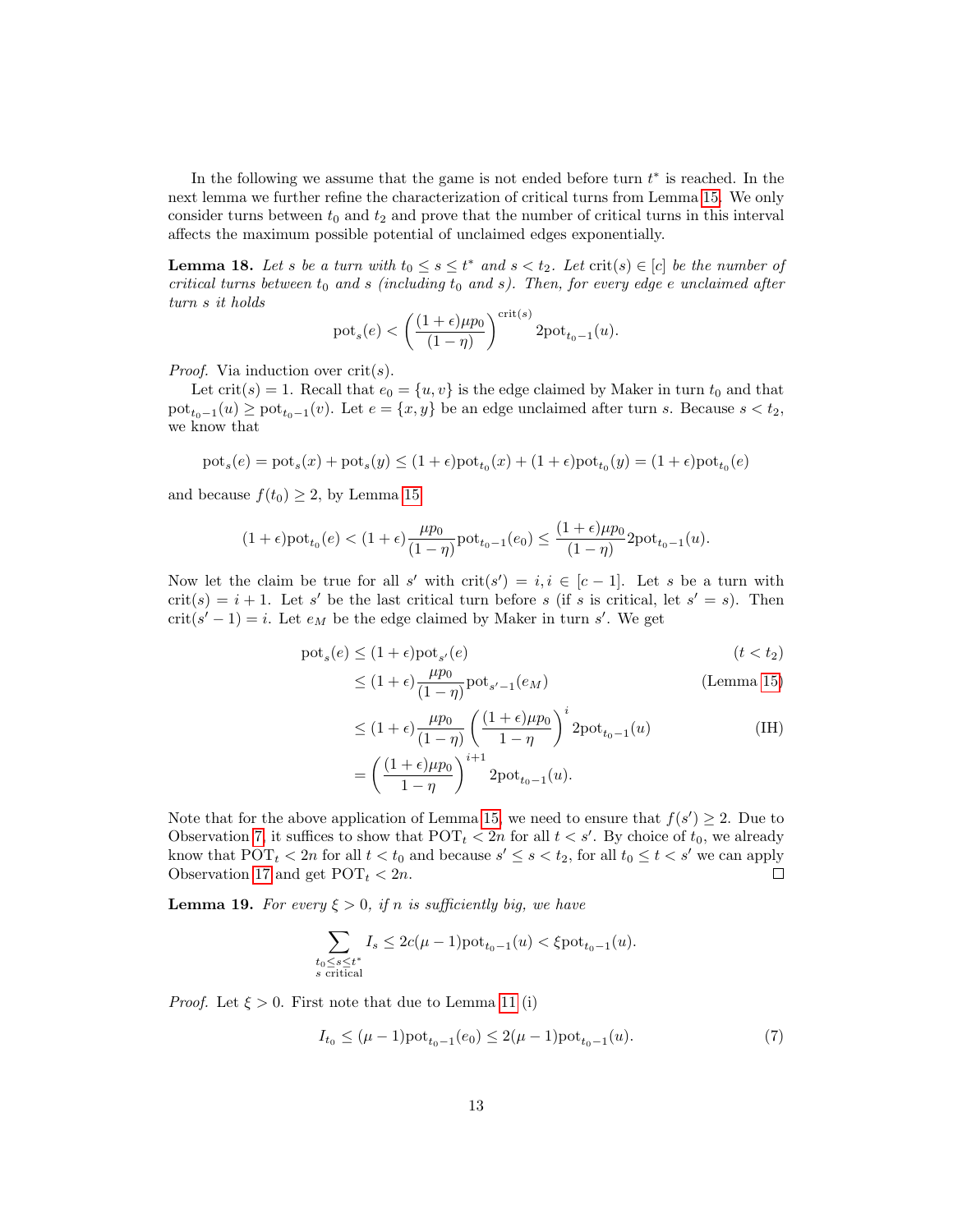Now let s be a critical turn with  $t_0 < s \leq t^*$ . Let  $e_M$  be the edge claimed by Maker in this turn. We get

$$
I_s \leq (\mu - 1)\text{pot}_{s-1}(e_M) \tag{Lemma 11 (i)}
$$

$$
\langle (\mu - 1) \left( \frac{(1 + \epsilon)\mu p_0}{(1 - \eta)} \right)^{\text{crit}(s - 1)} 2\text{pot}_{t_0 - 1}(u)
$$
\n
$$
\leq (\mu - 1) 2\text{pot}_{t_0 - 1}(u).
$$
\n(Lemma 18)

So for every critical turn s with  $t_0 \leq s \leq t^*$  we have

$$
I_s \le 2(\mu - 1) \text{pot}_{t_0 - 1}(u). \tag{8}
$$

Because  $t \leq t_3$ , there are at most c critical turns between  $t_0$  and  $t^*$ , so finally we get

$$
\sum_{\substack{t_0\leq s\leq t^*\\s\text{ critical}}}I_s\leq \sum_{\substack{t_0\leq s\leq t^*\\s\text{ critical}}}2(\mu-1)\text{pot}_{t_0-1}(u)\leq 2c(\mu-1)\text{pot}_{t_0-1}(u).
$$

Recall that  $(\mu - 1) = 6 \ln(n) \frac{\beta}{\delta q} = 6 \ln(n) \frac{\sqrt{\beta}}{\delta \sqrt{n}} \stackrel{n \to \infty}{\longrightarrow} 0$ , whereas c is bounded by a constant. So for *n* sufficiently big, the whole term is smaller than  $\xi$ <sup>1</sup>

By definition,  $t^*$  always has one of the three values  $t_1, t_2, t_3$ . In the following three lemmas we consider all possible cases. These lemmas combined directly imply Theorem [16.](#page-11-0) We always assume  $n$  to be sufficiently big if needed.

<span id="page-13-0"></span>**Lemma 20.** If  $t_1 \le t_2$  and  $t_1 \le t_3$ , then  $\text{POT}_{t_0-1} \ge \text{POT}_{t^*}$ .

Proof. Let  $\xi \in (0, \eta \gamma)$ . By assumption  $t^* = \min(t_1, t_2, t_3) = t_1$  and hence, by definition of  $t_1$  we have  $\text{pot}_{t^*}(u) \leq (1 - \gamma) \text{pot}_{t_0-1}(u)$ . Let  $R := \sum_{n=1}^{\infty}$  $\sum_{t_0 \leq s \leq t^*} r_s$ . Then,

POT<sup>t</sup> <sup>∗</sup> − POTt0−<sup>1</sup> = X t0≤s≤t ∗ POT<sup>s</sup> − POTs−<sup>1</sup> = X t0≤s≤t ∗ ∆<sup>s</sup> − r<sup>s</sup> = X t0≤s≤t ∗ s critical ∆<sup>s</sup> + X t0≤s≤t ∗ s non-critical ∆<sup>s</sup> | {z } ≤0 −R ≤ X t0≤s≤t ∗ s critical ∆<sup>s</sup> − R ≤ ξpot<sup>t</sup>0−<sup>1</sup> (u) − R, (Lemma [19\)](#page-12-0)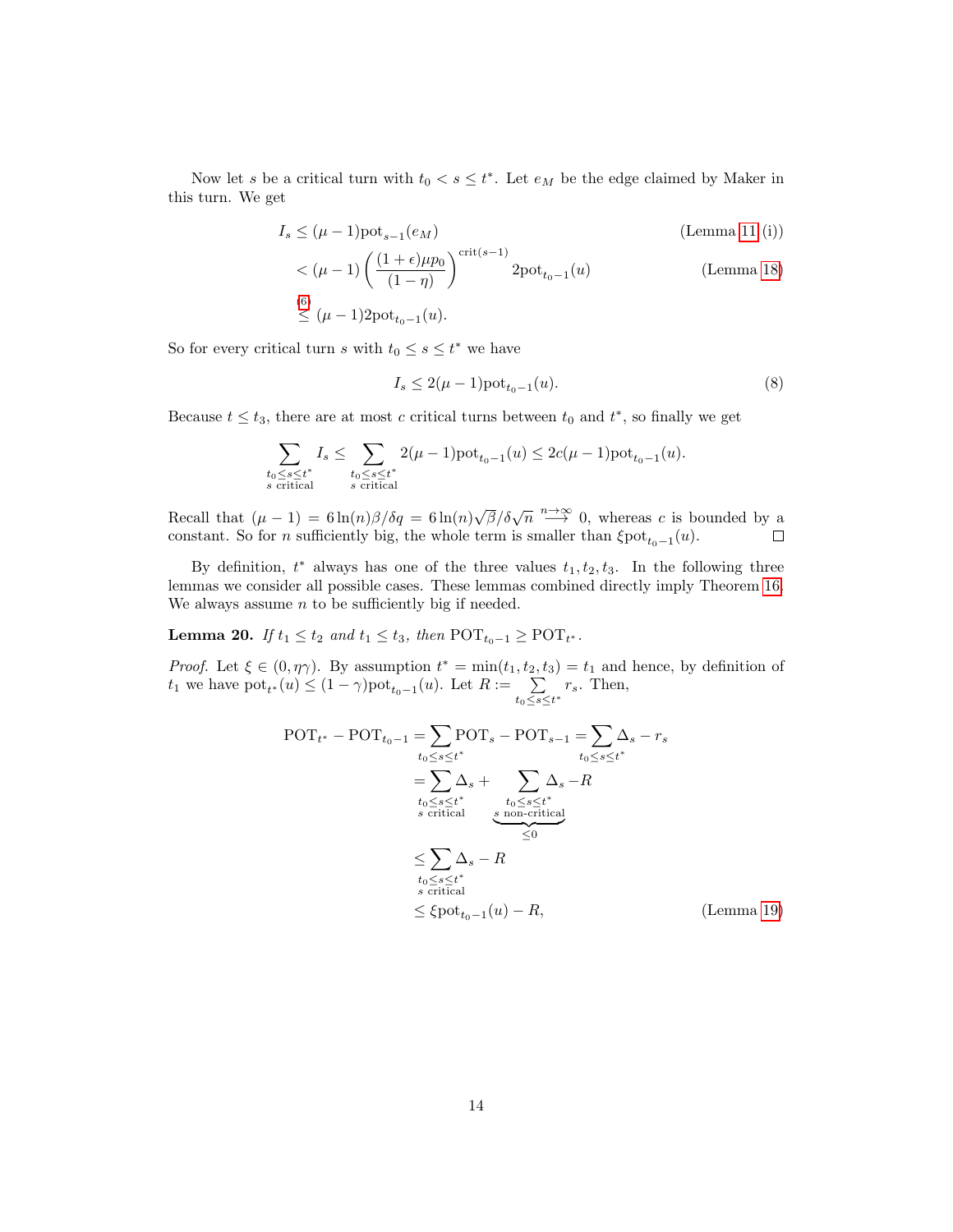hence it suffices to show that  $R \geq \xi \text{pot}_{t_0-1}(u)$ . We have

$$
\begin{aligned}\n &\xi \text{pot}_{t_{0}-1}(u) \\
&\leq \eta \gamma \text{pot}_{t_{0}-1}(u) \\
&\leq \eta (\text{pot}_{t_{0}-1}(u) - \text{pot}_{t^{*}}(u)) \\
&= \eta \left( \sum_{t_{0} \leq s \leq t^{*}} D_{s}(u) - I_{s}(u) \right) \\
&= \eta \left( \sum_{t_{0} \leq s \leq t^{*}} D_{s}^{-}(u) + D_{s}^{+}(u) + D_{s}^{\text{fails}}(u) + D_{s}^{\text{free}}(u) + D_{s}^{0}(u) - I_{s}(u) \right) \\
&\leq \eta \left( \sum_{t_{0} \leq s \leq t^{*}} D_{s}^{+}(u) + D_{s}^{\text{tails}}(u) + D_{s}^{\text{free}}(u) + D_{s}^{0}(u) \right) \\
&\leq \sum_{t_{0} \leq s \leq t^{*}} D_{s}^{+}(u) + D_{s}^{\text{tails}}(u) + \eta D_{s}^{\text{free}}(u) + D_{s}^{0}(u) \\
&\leq \sum_{t_{0} \leq s \leq t^{*}} r_{s} = R.\n \end{aligned}
$$

**Lemma 21.** If  $t_2 < t_1$  and  $t_2 \le t_3$ , then  $\text{POT}_{t_0-1} \ge \text{POT}_{t^*}$ .

*Proof.* Let  $\xi > 0$  with  $\xi \leq \eta(1-\gamma)(1-(1+\epsilon)^{-1/p_0})$ . We have  $t^* = t_2$ , so there exists a turn  $s_0$  with  $t_0 \le s_0 < t^*$  and a vertex  $w \in V$ , such that  $\text{pot}_t(w) \ge (1 + \epsilon) \text{pot}_{s_0}(w)$ . Because  $t^* < t_1$ , the potential of u was not set to 0 and as in the proof of Lemma [20](#page-13-0) it suffices to show that  $R \geq \xi \text{pot}_{t_0-1}(u)$ . We start by showing that for all turns t with  $s_0 \leq t \leq t^*$  it holds

<span id="page-14-0"></span>
$$
\text{pot}_{t}(w) \leq \text{pot}_{s_0}(w) \prod_{s_0 < s \leq t} \mu^{p_0 f(s)/q}.\tag{9}
$$

We prove [\(9\)](#page-14-0) via induction over t. For  $t = s_0$  the claim obviously holds. Now let  $t > s_0$ . Then,  $t - 1 \geq s_0$  and by Lemma [12](#page-8-0) (i) we have

$$
pot_t(w) - pot_{t-1}(w) \le I_t(w) - D_t^-(w) \le pot_{t-1}(w)(\mu^{p_0 f(t)/q} - 1),
$$

so

$$
\mathrm{pot}_t(w) \le \mathrm{pot}_{t-1}(w) \mu^{p_0 f(t)/q}.
$$

By applying the induction hypothesis we finish the proof of [\(9\)](#page-14-0):

$$
\text{pot}_{t}(w) \leq \left(\text{pot}_{s_{0}}(w) \prod_{s_{0} < s \leq t-1} \mu^{p_{0}f(s)/q} \right) \mu^{p_{0}f(t)/q} = \text{pot}_{s_{0}}(w) \prod_{s_{0} < s \leq t} \mu^{p_{0}f(s)/q}.
$$

Using  $(9)$ , we get

$$
(1+\epsilon)\text{pot}_{s_0}(w) \leq \text{pot}_{t^*}(w) \leq \text{pot}_{s_0}(w) \prod_{s_0 < s \leq t^*} \mu^{p_0 f(s)/q},
$$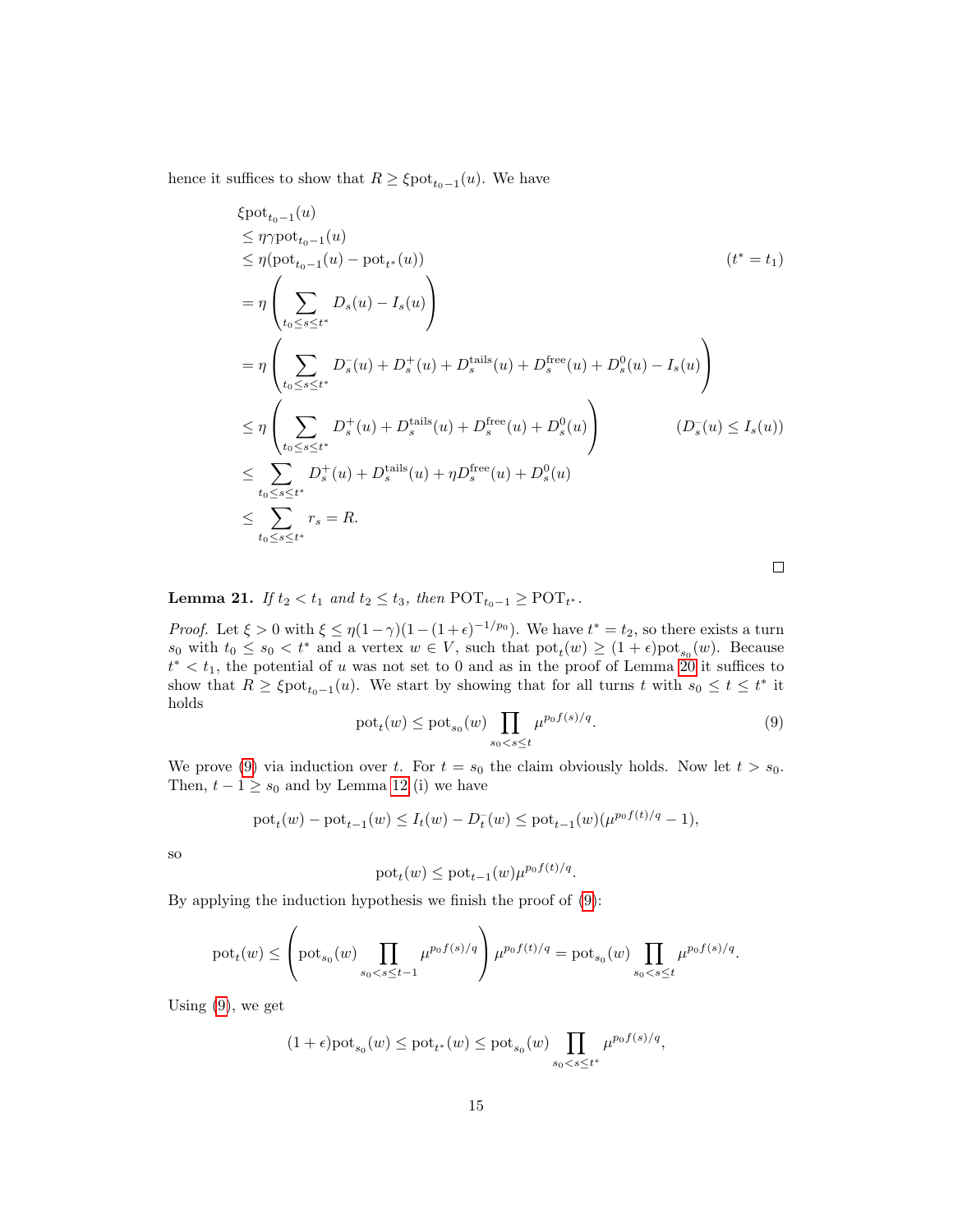$$
(1+\epsilon) \le \prod_{s_0 < s \le t^*} \mu^{p_0 f(s)/q} = \mu^{(p_0 \sum_{s_0 < s \le t^*} f(s))/q}
$$

which,taking the logarithm gives

$$
\sum_{s_0 < s \le t^*} f(s) \ge \frac{q \ln(1 + \epsilon)}{p_0 \ln(\mu)} =: x,
$$

so at least x free edges were claimed by Breaker between the turns  $s_0$  and  $t^*$ . Because  $t^* < t_1$ , at the whole time from  $t_0$  to  $t^*$  the potential of u is at least  $(1-\gamma)$ pot $_{t_0-1}(u)$ . Hence, during this time every unclaimed edge incident in u has a potential of at least  $(1 - \gamma)$ pot<sub> $t_{0-1}(u)$ </sub>, so especially every free edge claimed by Breaker has at least this potential and, due to Lemma [11](#page-0-0) (ii), causes a decrease of the total potential of at least  $(1-\gamma)$ pot $_{t_0-1}(u)(1-\mu^{-\frac{1}{q}})$ . Therefore, we get

$$
R \geq \eta \sum_{s_0 < s \leq t^*} D_s^{\text{free}}
$$
\n
$$
\geq \eta x (1 - \gamma) \text{pot}_{t_0 - 1}(u) \left(1 - \mu^{-\frac{1}{q}}\right)
$$
\n
$$
\geq \eta (1 - \gamma) \text{pot}_{t_0 - 1}(u) \left(1 - \mu^{-\frac{x}{q}}\right)
$$
\n
$$
\geq \eta (1 - \gamma) \text{pot}_{t_0 - 1}(u) \left(1 - (1 + \epsilon)^{-\frac{1}{p_0}}\right)
$$
\n
$$
\geq \xi \text{pot}_{t_0 - 1}(u).
$$

Lemma 22.  $t_3 \geq \min(t_1, t_2)$ .

*Proof.* Let us assume that  $t_3 < \min(t_1, t_2)$ . Then  $t^* = t_3$ , so  $t^*$  is the c-th critical turn after  $t_0$  – 1. We apply Lemma [18](#page-12-1) to  $s = t^* < t_2$  and obtain that for every unclaimed edge e after turn  $t^*$  it holds

$$
\text{\textbf{pot}}_{t^*}(e) < \left(\frac{(1+\epsilon)\mu p_0}{(1-\eta)}\right)^c2\text{\textbf{pot}}_{t_0-1}(u) \leq (1-\gamma)\text{\textbf{pot}}_{t_0-1}(u)
$$

by the choice of c. Since  $t^* < t_1$ , we have  $pot_t(u) \geq (1 - \gamma)pot_{t_0-1}(u)$ , so directly after turn  $t^*$ , every unclaimed edge incident in u has a potential of at least  $(1 - \gamma)$ pot $_{t_0-1}(u)$ . Hence, after turn  $t^*$  there exists no unclaimed edge incident in  $u$  and this implies that the potential of u must have been set to 0 at some turn s with  $t_0 \leq s \leq t^*$ . But then  $t_1 \leq s \leq t^* = t_3$ , a contradiction.  $\Box$ 

*Proof of Theorem [8.](#page-6-0)* Let s be some turn with  $POT<sub>t</sub> < 2n$  for all  $t < s$ . We show that this already implies  $\text{POT}_s < 2n$ .

If  $POT_s < n$ , there is nothing to show, so let  $POT_s > n$ . Let  $t_0$  be maximal satisfying  $t_0 \leq s$  and POT<sub> $t_0-1 \leq n$ </sub> ( $t_0$  exists due to Lemma [4\)](#page-3-1). Define  $t^*$  as in Section [3.4.](#page-11-3) If  $s = t^*$ , we can apply Theorem [16](#page-11-0) and get  $\text{POT}_s = \text{POT}_{t^*} \leq \text{POT}_{t_0-1} \leq n$ , so we may assume  $s < t^*$ . But then,  $s < t_2$ , so we can apply Observation [17](#page-11-2) and obtain that  $POT_s < 2n$ .

so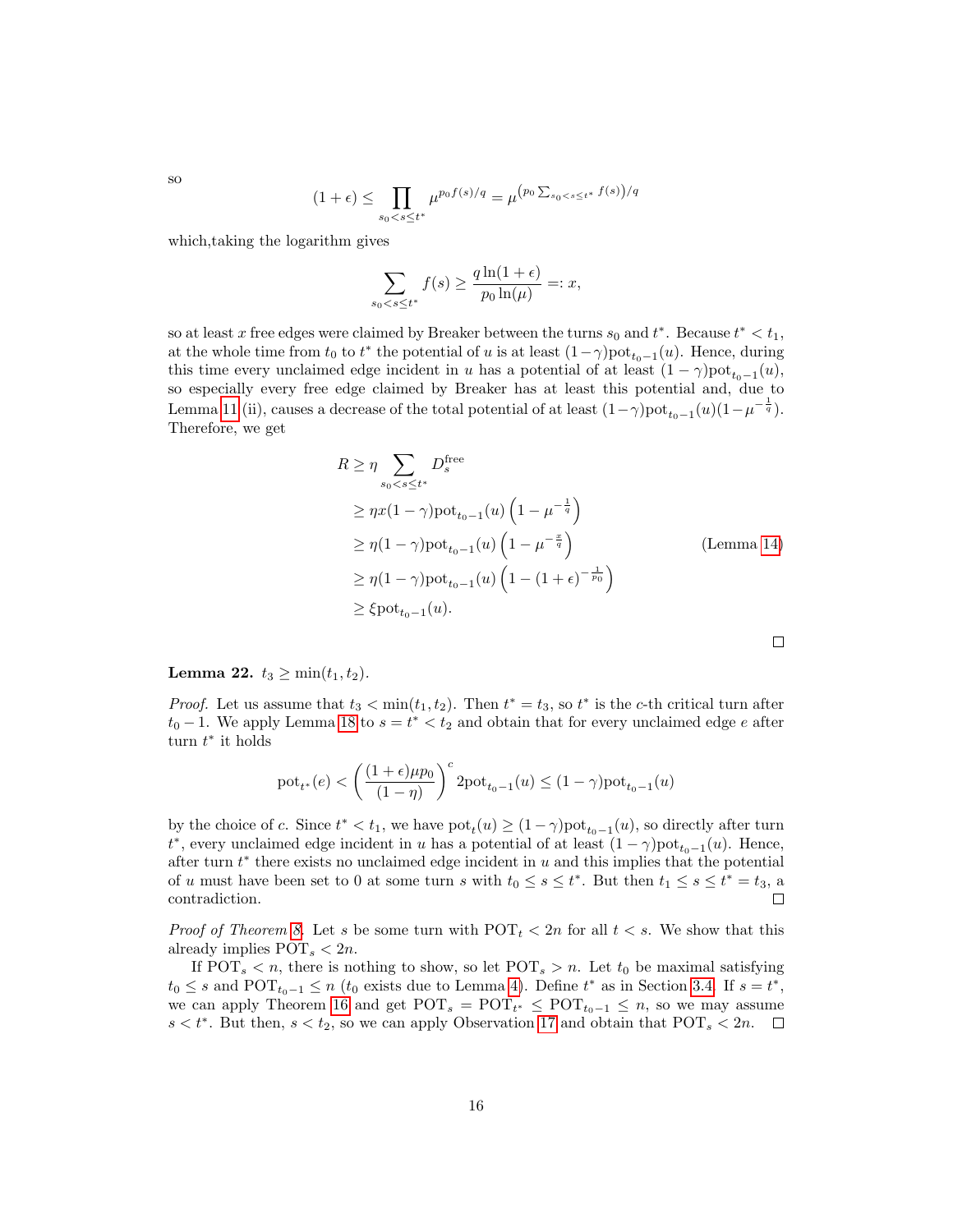## 4 Open Questions

We have narrowed the gap for the threshold bias to  $[1.414\sqrt{n}, 1.633\sqrt{n}]$ . Of course, the question about the exact threshold value remains. At first sight our strategy still has some unused potential for improvement, since the secondary goal of preventing Maker from building a q/2-star is very restricting. Breaker could allow Maker to build a few bigger stars, if at the same time he is able to claim all edges connecting these stars. For  $q \leq \sqrt{8n/3}$  the strategy still could be used to prevent Maker from building an  $\alpha q$ -star for some  $\alpha > 1/2$ . But it certainly needs some additional variations of the strategy to prevent Maker from connecting stars of size at least  $q/2$ .

## 5 Acknowledgements

We thank Joel Spencer for turning our attention to positional games and Małgozata Bednarska-Bzdega for introducing us to the triangle game and for her valuable comments and suggestions. We would also like to thank Jan Schiemann for careful proof-reading and his useful comments.

# References

- <span id="page-16-7"></span>[1] József Balogh and Wojciech Samotij. On the Chvátal-Erdős Triangle Game. Electr. J. Comb., 18(1), 2011. URL: [http://www.combinatorics.org/Volume\\_18/Abstracts/](http://www.combinatorics.org/Volume_18/Abstracts/v18i1p72.html) [v18i1p72.html](http://www.combinatorics.org/Volume_18/Abstracts/v18i1p72.html).
- <span id="page-16-1"></span>[2] József Beck. Van der Waerden and Ramsey Type Games. *Combinatorica*,  $1(2):103-116$ , Jun 1981. URL: <https://doi.org/10.1007/BF02579267>, [doi:10.1007/BF02579267](http://dx.doi.org/10.1007/BF02579267).
- <span id="page-16-2"></span>[3] József Beck. Remarks on Positional Games. I. Acta Math. Acad. Sci. Hungar., 40:65–71, 1982.
- <span id="page-16-3"></span>[4] József Beck. Random Graphs and Positional Games on the Complete Graph. In Micha Karoski and Andrzej Ruciski, editors, Random Graphs '83, volume 118 of North-Holland Mathematics Studies, pages 7 – 13. North-Holland, 1985. URL: [http:](http://www.sciencedirect.com/science/article/pii/S0304020808736090) [//www.sciencedirect.com/science/article/pii/S0304020808736090](http://www.sciencedirect.com/science/article/pii/S0304020808736090), [doi:https:](http://dx.doi.org/https://doi.org/10.1016/S0304-0208(08)73609-0) [//doi.org/10.1016/S0304-0208\(08\)73609-0](http://dx.doi.org/https://doi.org/10.1016/S0304-0208(08)73609-0).
- <span id="page-16-6"></span>[5] V. Chvatal and P. Erdös. Biased Positional Games. Annals of Discrete Math., 2:221–228, 1978.
- <span id="page-16-4"></span>[6] Małgorzata Bednarska and Tomasz Luczak. Biased Positional Games for Which Random Strategies are Nearly Optimal. Combinatorica, 20(4):477–488, 2000. URL: [https://](https://doi.org/10.1007/s004930070002) [doi.org/10.1007/s004930070002](https://doi.org/10.1007/s004930070002), [doi:10.1007/s004930070002](http://dx.doi.org/10.1007/s004930070002).
- <span id="page-16-0"></span>[7] Michael Krivelevich. Positional Games. Proceedings of the International Congress of Mathematicians(ICM 2014), 4:355 – 379, 2014.
- <span id="page-16-5"></span>[8] C. Kusch, J. Ru, C. Spiegel, and T. Szab. Random Strategies are Nearly Optimal for Generalized van der Waerden Games. Electronic Notes in Discrete Mathematics, 61:789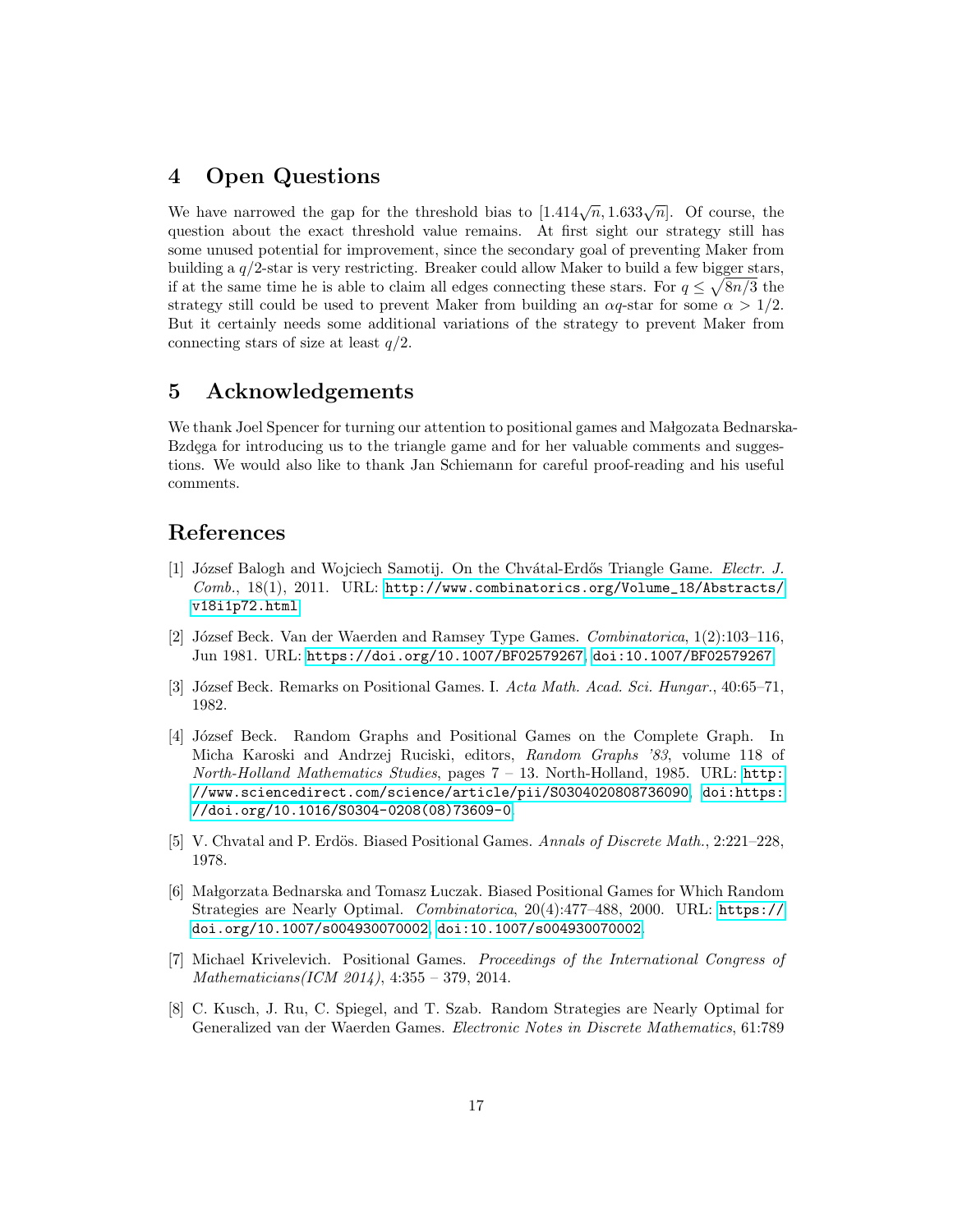– 795, 2017. The European Conference on Combinatorics, Graph Theory and Applications (EUROCOMB'17). URL: [http://www.sciencedirect.com/science/article/](http://www.sciencedirect.com/science/article/pii/S1571065317302020) [pii/S1571065317302020](http://www.sciencedirect.com/science/article/pii/S1571065317302020), [doi:https://doi.org/10.1016/j.endm.2017.07.037](http://dx.doi.org/https://doi.org/10.1016/j.endm.2017.07.037).

<span id="page-17-0"></span>[9] P Erdős and J.L Selfridge. On a Combinatorial Game. Journal of Combinatorial Theory, Series A,  $14(3):298 - 301$ , 1973. URL: [http://www.](http://www.sciencedirect.com/science/article/pii/0097316573900058) [sciencedirect.com/science/article/pii/0097316573900058](http://www.sciencedirect.com/science/article/pii/0097316573900058), [doi:https://doi.](http://dx.doi.org/https://doi.org/10.1016/0097-3165(73)90005-8) [org/10.1016/0097-3165\(73\)90005-8](http://dx.doi.org/https://doi.org/10.1016/0097-3165(73)90005-8).

### 6 Appendix

- 6.1 List of variables
	- $n:$  number of nodes in the game graph
	- $q$ : number of Breaker-edges per turn
	- $\beta$  : defined as  $\beta := \frac{q^2}{n}$  $\frac{q^2}{n}$ ; the strategy in this paper works for  $\beta > \frac{8}{3}$ .
	- $\epsilon^*$  : a strictly positive constant.
	- deg<sub>Mt</sub>(v): Maker-degree of v; number of Maker-edges incident in v after turn t
	- $\deg_{B,t}(v)$ : *Breaker-degree of v*; number of Breaker-edges incident in v after turn t
	- $\delta$ : a constant with  $0 < \delta < 1 \frac{8}{3\beta}$ ; chosen in Section [2.1](#page-2-0)
	- bal $(v)$ : the *balance* of v; a measure of the ratio of Maker and Breaker-edges incident in v; introduced in Definition [1](#page-2-1)
	- $p_0$ : the balance of a node without incident Maker or Breaker-edges; introduced in Definition [1](#page-2-1)
	- deg<sup>\*</sup>(v): the *balanced Breaker-degree* of v; introduced in Definition [3](#page-3-2)
	- $d(v)$ : the *deficit* of v, exponent in the potential function; introduced in Definition [3](#page-3-2)
	- $\mu$ : base in the potential function; introduced in Definition [3](#page-3-2)
	- pot(v): the potential of v, in part 2 of the strategy Breaker always claims edges  $\{u, v\}$ maximizing  $pot(u) + pot(v)$ ; introduced in Definition [3](#page-3-2)
	- POT<sub>t</sub>: the *total potential* of a turn t; introduced in Definition [3](#page-3-2)
	- $f(t)$ : number of *free edges* claimed by Breaker in turn t; introduced in Section [2.2](#page-5-4)
	- $I_t(v)$ : potential increase of v in turn t
	- $D_t(v)$ : potential decrease of v in turn t
	- $D_t^{\text{free}}(v)$ : potential decrease of v in turn t caused by free edges
	- $D_t^{\text{heads}}(v)$ : potential decrease of v in turn t caused by closing edges with v as head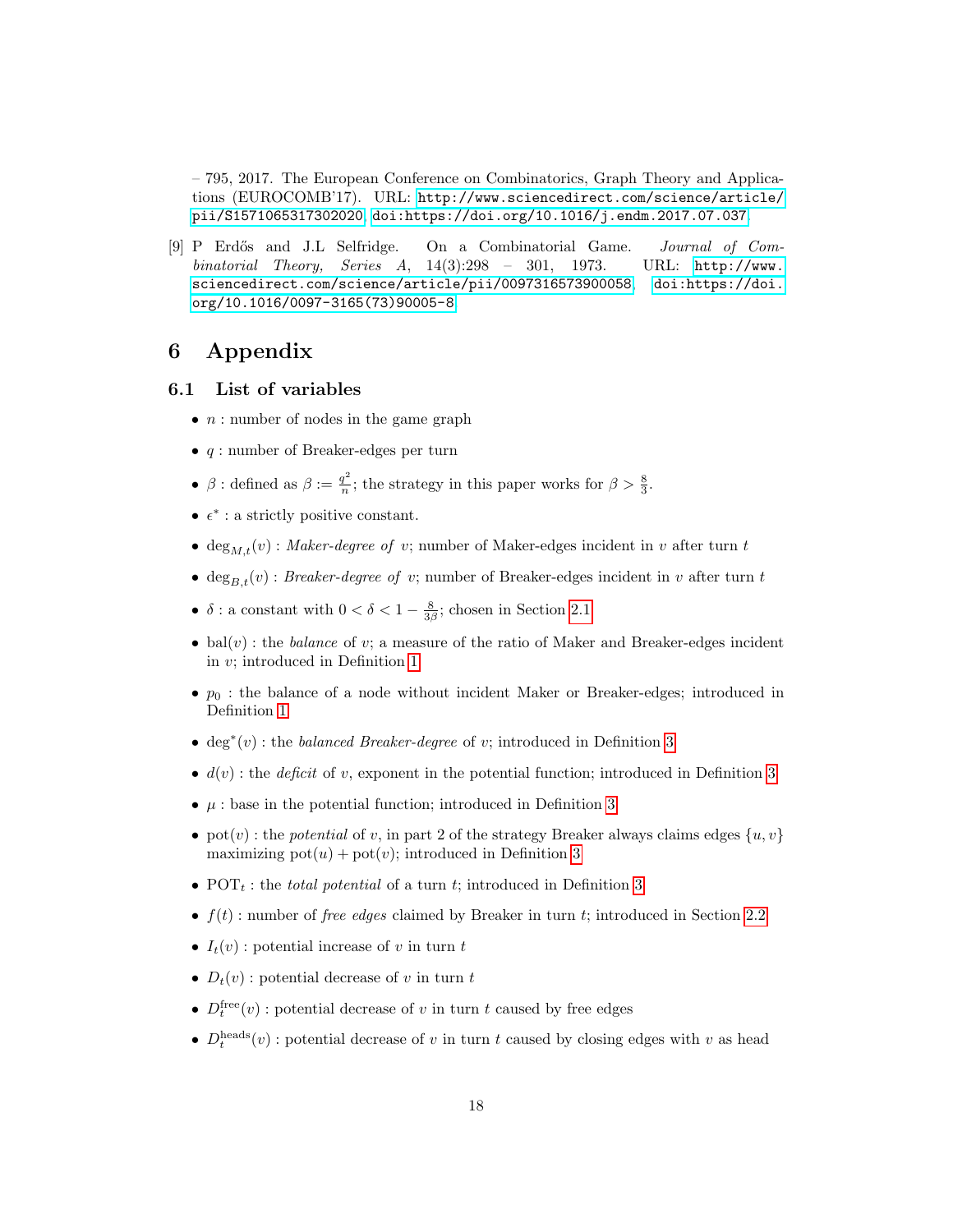- $D_t^{\text{tails}}(v)$ : potential decrease of v in turn t caused by closing edges with v as tail
- $D_t^0(v)$ : potential decrease of v in turn t caused by claiming the last unclaimed edge  $\int v$
- $D_t^-(v) = \min\{I_t(v), D_t^{\text{heads}}(v)\};$  it holds  $D_t^-(v) + D_t^+(v) = D_t^{\text{heads}}(v)$
- $D_v^+(v) = \max\{D_t^{\text{heads}}(v) I_t(v), 0\}$ ; it holds  $D_t^-(v) + D_t^+(v) = D_t^{\text{heads}}(v)$
- $\eta$ : a constant with  $0 < \eta < 1 \mu p_0$ ; introduced in Section [3.3](#page-9-0)
- $\Delta_t$ : main part of the total potential change in turn t with  $\Delta_t + r_t = \text{POT}_t \text{POT}_{t-1};$ introduced in Definition [13](#page-9-3)
- $r_t$ : rest part of the total potential change in turn t, with  $\Delta_t + r_t = \text{POT}_t \text{POT}_{t-1};$ introduced in Definition [13](#page-9-3)
- $\gamma$ : a strictly positive constant; introduced in Section [3.4](#page-11-3)
- $\epsilon$ : a strictly positive constant; introduced in Section [3.4](#page-11-3)
- $\bullet$  c : a strictly positive value bounded by a constant; introduced in Section [3.4](#page-11-3)
- $t_i$ ,  $i = 0, 1, 2, 3$ : certain turns considered in Section [3.4](#page-11-3)
- $t^* = \min(t_1, t_2, t_3)$ ; introduced in Section [3.4](#page-11-3)

#### <span id="page-18-0"></span>6.2 Interpretation of the balance value

In the following we motivate the definition of the balance value of a node by giving an 'in-game'-example. Let  $v \in V$  with  $\deg_M(v) < \frac{q(1-\delta)}{2}$  $\frac{(-\delta)}{2}$  and suppose that Maker decides to concentrate on the node  $v$ , i.e., from this moment on he will claim all of his edges incident in  $v$  as long as there are unclaimed edges incident in  $v$ . Moreover suppose that Breaker's aim, besides closing all Maker-paths of length 2, is to keep  $\deg_M(v)$  below  $\frac{q(1-\delta)}{2}$ . To achieve this, he must claim a certain amount of edges incident in v himself. Denote this amount by  $B_v$ . Let T denote the number of turns that Maker needs to raise  $\deg_M(v)$  above  $\lceil \frac{q(1-\delta)}{2} \rceil$  $\frac{(-\delta)}{2}$ . Then  $B_{\text{total}} := Tb$  is the number of edges that Breaker can claim before  $\deg_M(v) \geq \left\lceil \frac{q(1-\delta)}{2} \right\rceil$  $\frac{-\delta)}{2}$ . But there is a certain number C of edges that Breaker has to claim at different places, not incident in v, to close new Maker-paths.

Setting  $A := B_{total} - C$  as the amount of available Breaker-edges, the term  $\frac{B_v}{A}$  represents  $\text{Beta}$  at  $\text{Beta}$  the fraction of available Breaker-edges necessary to prevent Maker from building a  $q/2$ -star. We will show that  $bal(v)$  is an approximation of  $\frac{B_v}{A}$ , hence it is a measure for the 'danger' of v: The smaller  $\frac{B_v}{A}$  is, the less attention Breaker has to spend to the node v. If  $\frac{B_v}{A} > 1$ , this means that Breaker cannot achieve his goal of keeping  $\deg_M(v)$  below  $q/2$ .

For  $f, g : \mathbb{N} \to \mathbb{R}$  we write  $f \sim g$  if and only if  $\lim_{n \to \infty} \frac{f(n)}{g(n)} = 1$ . We will close this subsection by showing that bal $(v) \sim \frac{B_v}{A'}$  for some  $A' \leq A$ . To prevent Maker from building a  $\frac{q(1-\delta)}{2}$ star at v, at the end of the game Breaker must possess at least  $n - \frac{q(1-\delta)}{2}$  $\frac{(-0)}{2}$  edges incident in v. Hence, the number of edges still to claim is  $B_v = n - \frac{q(1-\delta)}{2} - \deg_B(v) \sim n - \deg_B(v)$ . Because Maker claims one edge per turn and concentrates on v, we get  $T = \frac{q(1-\delta)}{2} - \deg_M(v)$